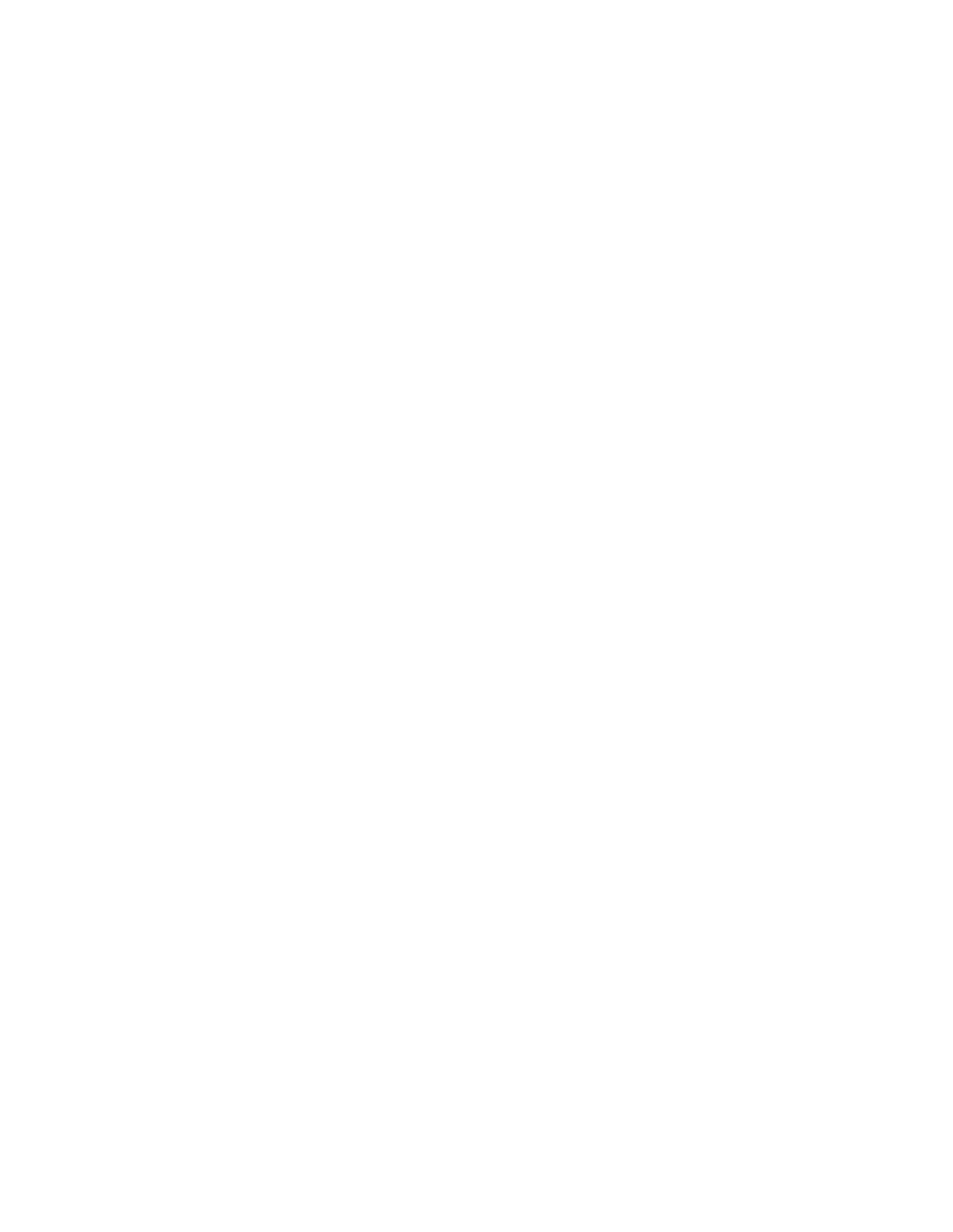This section examines the air quality in the area of the Project area and region, includes a summary of applicable air quality regulations, and analyzes potential air quality impacts associated with the Project.

# **5.3.1 EXISTING SETTING**

Air quality in a region is determined by its topography, meteorology, and existing air pollutant sources. These factors are discussed below, together with the current regulatory structure that applies to the Sacramento Valley Air Basin, which encompasses the City of Elk Grove, pursuant to the regulatory authority of the Sacramento Metropolitan Air Quality Management District (SMAQMD).

Ambient air quality is commonly characterized by climate conditions, the meteorological influences on air quality, and the quantity and type of pollutants released. The air basin is subject to a combination of topographical and climatic factors that reduce the potential for high levels of regional and local air pollutants. The following section describes pertinent characteristics of the air basin and provides an overview of the physical conditions affecting pollutant dispersion in the Project area.

## AIR BASIN CHARACTERISTICS

## **Sacramento Valley Air Basin**

The proposed Project is located in the Sacramento Valley Air Basin (SVAB), which is under the jurisdiction of the SMAQMD. The SVAB is relatively flat, bordered by mountains to the east, west, and north and by the San Joaquin Valley to the south. Air flows into the SVAB through the Carquinez Strait, moving across the Sacramento Delta, and bringing with it pollutants from the heavily populated San Francisco Bay Area. The climate is characterized by hot, dry summers and cool, rainy winters. Characteristic of SVAB winter weather are periods of dense and persistent low-level fog, which are most prevalent between storm systems. From May to October, the region's intense heat and sunlight lead to high ozone pollutant concentrations. Summer inversions are strong and frequent, but are less troublesome than those that occur in the fall. Autumn inversions, formed by warm air subsiding in a region of high pressure, have accompanying light winds that do not provide adequate dispersion of air pollutants.

Most precipitation in the SVAB results from air masses moving in from the Pacific Ocean during the winter months. These storms usually move through the area from the west or northwest. Over half the total annual precipitation falls during the winter rainy season (November through February); the average winter temperature is a moderate 49 degrees Fahrenheit (°F). During the summer, daytime temperatures can exceed 100°F. Dense fog occurs mostly in mid-winter and never in the summer. Daytime temperatures from April through October average between 70 and 90°F with extremely low humidity. The inland location and surrounding mountains shelter the valley from much of the ocean breezes that keep the coastal regions moderate in temperature. The only breach in the mountain barrier is the Carquinez Strait, which exposes the midsection of the valley to the coastal air mass.

Winds across Elk Grove, which encompasses the Project area, are an important meteorological parameter because they control the dilution of locally generated air pollutant emissions and their regional trajectory. Based on data obtained from the Sacramento Executive Airport, the closest station to the City that measures wind speed and direction, southwest winds are the most predominant (CARB 1992).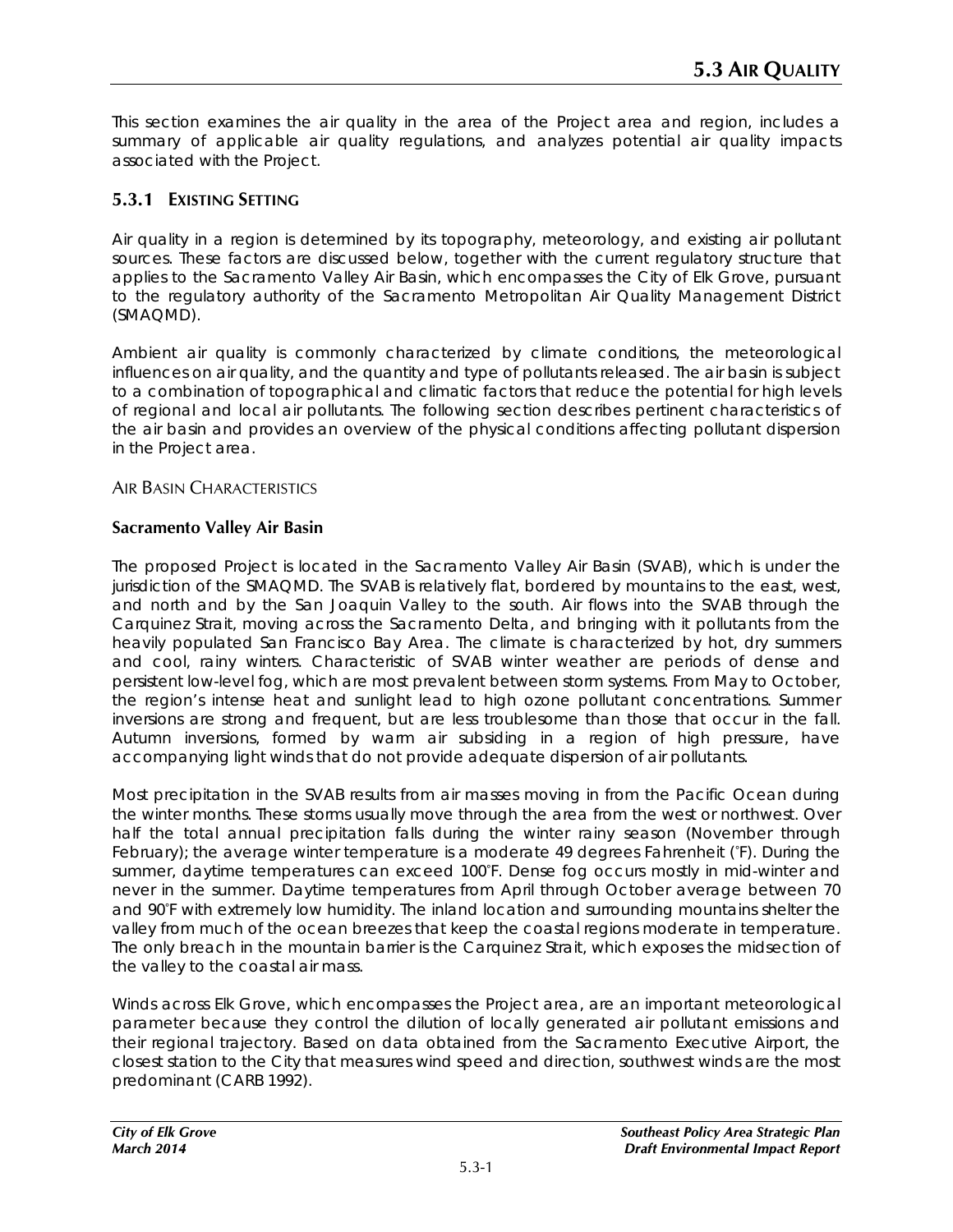# **Meteorological Influences on Air Quality**

Regional flow patterns affect air quality patterns by directing pollutants downwind of sources. Localized meteorological conditions, such as moderate winds, disperse pollutants and reduce pollutant concentrations. However, the mountains surrounding the Sacramento Valley can create a barrier to airflow, which can trap air pollutants in the valley when meteorological conditions are right and a temperature inversion exists. The highest frequency of air stagnation occurs in the autumn and early winter when large high-pressure cells lie over the valley. The lack of surface wind during these periods and the reduced vertical flow caused by less surface heating reduces the influx of outside air and allows air pollutants to become concentrated in a stable volume of air. The surface concentrations of pollutants are highest when these conditions are combined with smoke from agricultural burning or when temperature inversions trap cool air, fog, and pollutants near the ground (SMAQMD 2011).

The ozone season (May through October) in the valley is characterized by stagnant morning air or light winds, with the delta sea breeze arriving in the afternoon out of the southwest. Usually the evening breeze transports the airborne pollutants to the north out of the valley. During about half of the days from July to September, however, a phenomenon called the Schultz Eddy prevents this from occurring. Instead of allowing for the prevailing wind patterns to move north and carry the pollutants out of the valley, the Schultz Eddy causes the wind pattern to circle back south. Essentially, this phenomenon causes the air pollutants to be blown south toward the Sacramento area, which exacerbates the pollution levels in the area and increases the likelihood of violating federal or state standards (SMAQMD 2011).

## REGIONAL AMBIENT AIR QUALITY

Motor vehicle transportation, including automobiles, trucks, transit buses, and other modes of transportation, is the major contributor to regional air pollution. Stationary sources were once important contributors to both regional and local pollution, and remain significant contributors in other parts of the State and country. However, their role has been substantially reduced in recent years by pollution control programs, discussed below. Any further progress in air quality improvement now focuses heavily on transportation sources.

## **Criteria Air Pollutants**

Criteria air pollutants are defined as those pollutants for which the federal and state governments have established air quality standards for outdoor or ambient concentrations to protect public health. The national and California ambient air quality standards have been set at levels to protect human health with a determined margin of safety. For some pollutants, there are also secondary standards to protect the environment. Ozone and particulate matter (PM) are generally considered to be regional pollutants because they or their precursors affect air quality on a regional scale. Pollutants such as carbon monoxide (CO), nitrogen dioxide (NO2), sulfur dioxide ( $SO<sub>2</sub>$ ), and lead are considered to be local pollutants because they tend to accumulate in the air locally. In addition to being considered a regional pollutant, PM is considered a local pollutant. In the Elk Grove region, ozone and PM are of particular concern. Health effects commonly associated with criteria pollutants are summarized in **Table 5.3-1.**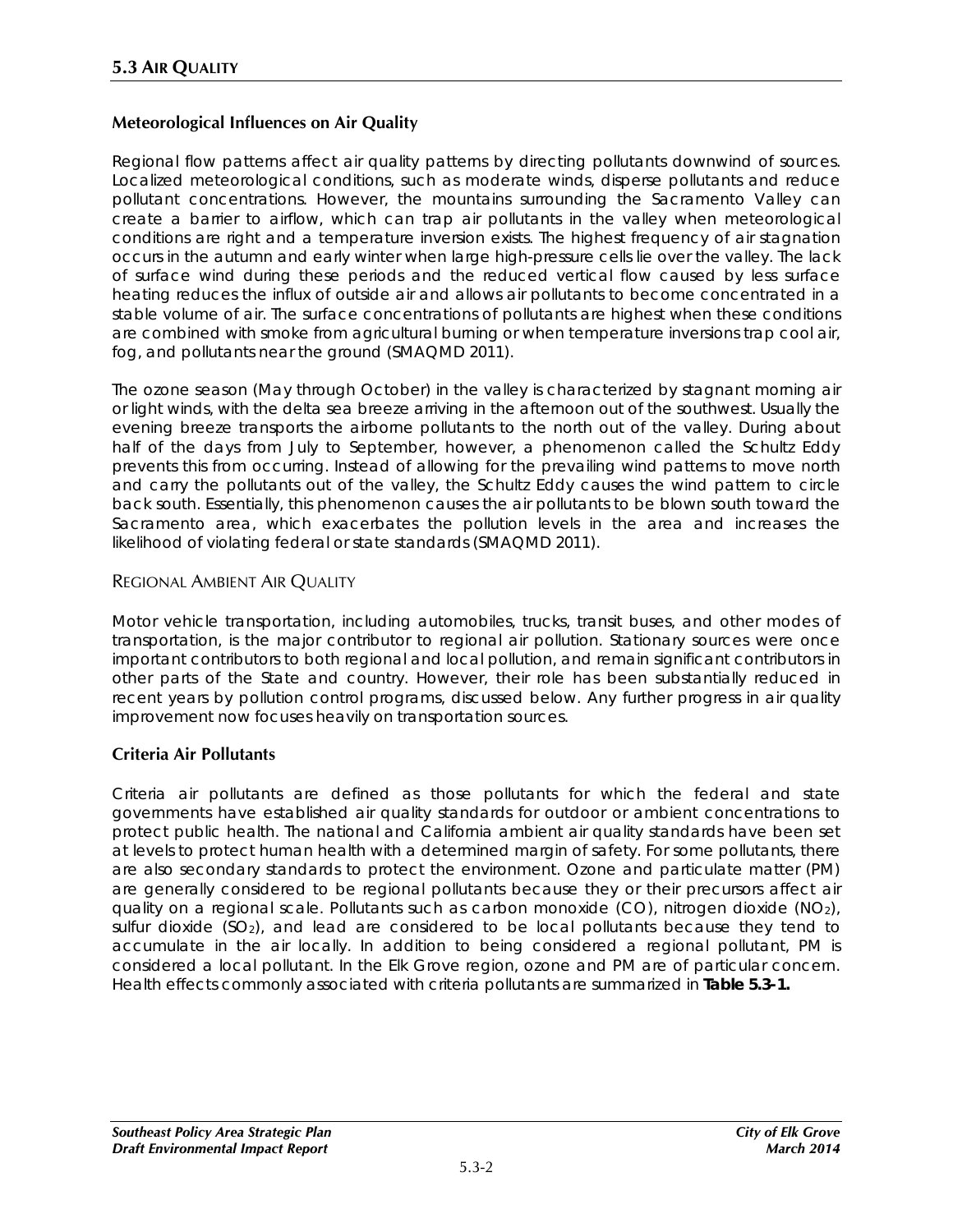| <b>TABLE 5.3-1</b>                                            |
|---------------------------------------------------------------|
| CRITERIA AIR POLLUTANTS SUMMARY OF COMMON SOURCES AND EFFECTS |

| <b>Pollutant</b>                                              | <b>Major Man-Made Sources</b>                                                                                                                                                                                                                                                                                                                                                                                        | <b>Human Health &amp; Welfare Effects</b>                                                                                                                                                                                                                                                                                            |
|---------------------------------------------------------------|----------------------------------------------------------------------------------------------------------------------------------------------------------------------------------------------------------------------------------------------------------------------------------------------------------------------------------------------------------------------------------------------------------------------|--------------------------------------------------------------------------------------------------------------------------------------------------------------------------------------------------------------------------------------------------------------------------------------------------------------------------------------|
| Carbon Monoxide (CO)                                          | An odorless, colorless gas formed when<br>carbon in fuel is not burned completely; a<br>component of motor vehicle exhaust.                                                                                                                                                                                                                                                                                          | Reduces the ability of blood to deliver<br>to vital tissues,<br>effecting the<br>oxygen<br>cardiovascular and nervous system. Impairs<br>vision, causes dizziness, and can lead to<br>unconsciousness or death.                                                                                                                      |
| Nitrogen Dioxide (NO <sub>2</sub> )                           | A reddish-brown gas formed during fuel<br>combustion for motor vehicles and<br>industrial sources. Motor vehicles, electric<br>utilities, and other sources that burn fuel.                                                                                                                                                                                                                                          | Respiratory irritant; aggravates lung and heart<br>problems. Precursor to ozone and acid rain.<br>Contributes to global warming, and nutrient<br>overloading which deteriorates water quality.<br>Causes<br>brown<br>discoloration<br>of<br>the<br>atmosphere.                                                                       |
| Ozone (O <sub>3</sub> )                                       | Formed by a chemical reaction between<br>volatile organic compounds (VOC) and<br>nitrous oxides (NO <sub>x</sub> ) in the presence of<br>sunlight. VOCs are also commonly<br>referred to as reactive organic gases<br>(ROGs). Common sources of these<br>pollutants<br>include<br>motor<br>precursor<br>vehicle exhaust, industrial emissions,<br>gasoline storage and transport, solvents,<br>paints and landfills. | Irritates and causes inflammation of the<br>mucous membranes and lung airways; causes<br>wheezing, coughing and pain when inhaling<br>deeply; decreases lung capacity; aggravates<br>lung and heart problems. Damages plants;<br>reduces crop yield. Damages rubber, some<br>textiles and dyes.                                      |
| Particulate Matter<br>(PM <sub>10</sub> & PM <sub>2.5</sub> ) | Power plants, steel mills, chemical plants,<br>unpaved roads and parking lots, wood-<br>burning<br>stoves<br>and<br>fireplaces,<br>automobiles and others.                                                                                                                                                                                                                                                           | Increased respiratory symptoms, such as<br>irritation of the airways, coughing,<br>or<br>difficulty<br>breathing;<br>aggravated asthma;<br>development of chronic bronchitis; irregular<br>heartbeat;<br>nonfatal<br>heart<br>attacks;<br>and<br>premature death in people with heart or lung<br>disease. Impairs visibility (haze). |
| Sulfur Dioxide (SO <sub>2</sub> )                             | A colorless, nonflammable gas formed<br>when fuel containing sulfur is burned;<br>when gasoline is extracted from oil; or<br>when metal is extracted from ore.<br>petroleum<br>Examples<br>are<br>refineries,<br>cement manufacturing, metal processing<br>facilities, locomotives, and ships.                                                                                                                       | Respiratory irritant. Aggravates lung and heart<br>problems. In the presence of moisture and<br>oxygen, sulfur dioxide converts to sulfuric<br>acid which can damage marble, iron and<br>steel; damage crops and natural vegetation.<br>Impairs visibility. Precursor to acid rain.                                                  |
| Lead                                                          | Metallic element emitted from metal<br>refineries, smelters, battery manufacturers,<br>iron and steel producers, use of leaded<br>fuels by racing and aircraft industries.                                                                                                                                                                                                                                           | Anemia, high blood pressure, brain and<br>kidney damage, neurological disorders,<br>cancer, lowered IQ. Affects animals, plants,<br>and aquatic ecosystems.                                                                                                                                                                          |

*Source: CAPCOA 2011*

#### **Toxic Air Contaminants**

In addition to the criteria pollutants discussed above, toxic air contaminants (TACs) are another group of pollutants of concern. TACs are considered either carcinogenic or noncarcinogenic based on the nature of the health effects associated with exposure to the pollutant. For regulatory purposes, carcinogenic TACs are assumed to have no safe threshold below which health impacts would not occur, and cancer risk is expressed as excess cancer cases per one million exposed individuals. Noncarcinogenic TACs differ in that there is generally assumed to be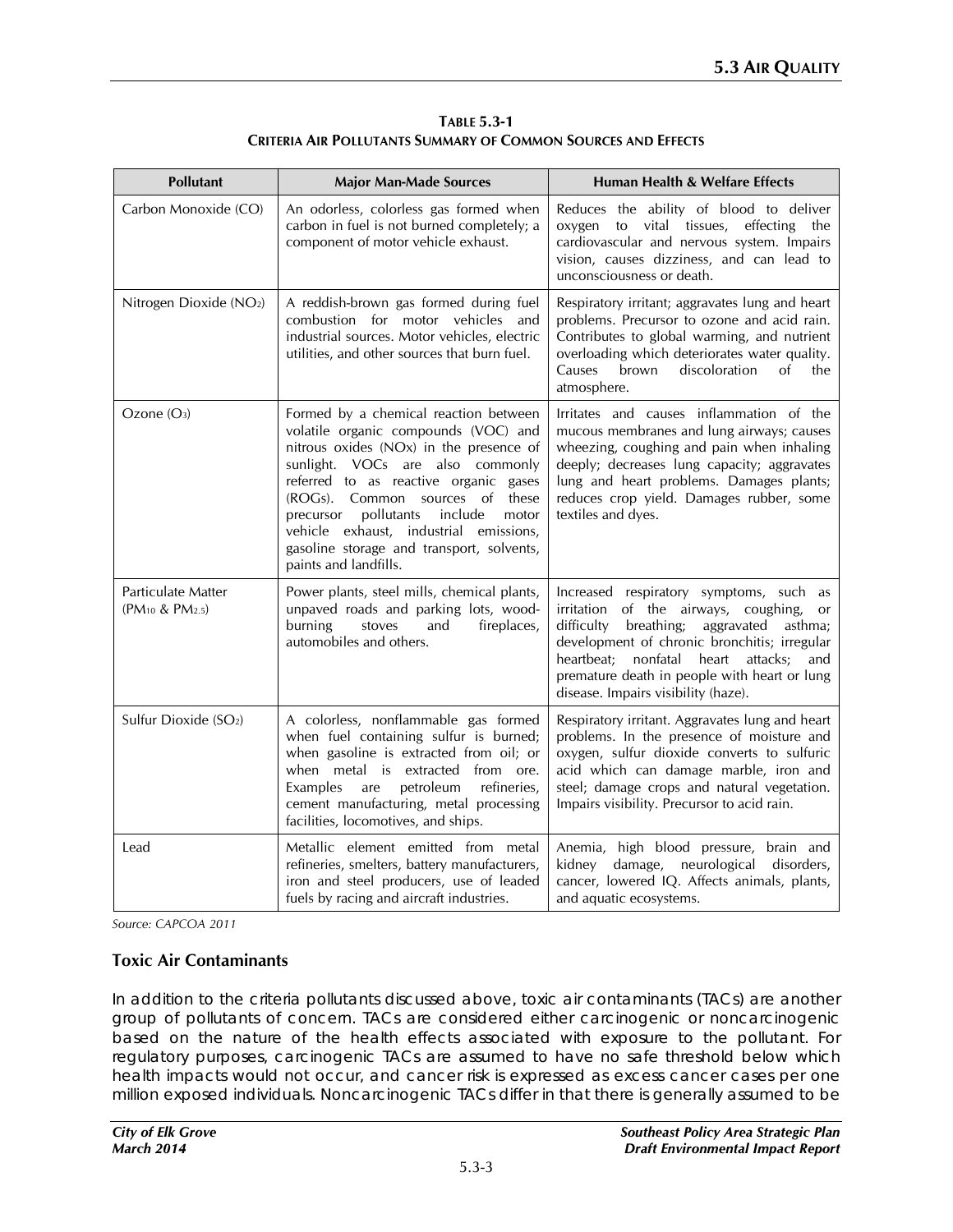a safe level of exposure below which no negative health impact is believed to occur. These levels are determined on a pollutant-by-pollutant basis.

There are many different types of TACs, with varying degrees of toxicity. Sources of TACs include industrial processes such as petroleum refining and chrome plating operations, commercial operations such as gasoline stations and dry cleaners, and motor vehicle exhaust. Public exposure to TACs can result from emissions from normal operations, as well as from accidental releases of hazardous materials during upset conditions. The health effects of TACs include cancer, birth defects, neurological damage, and death.

To date, the California Air Resources Board (CARB) has designated nearly 200 compounds as TACs and has implemented control measures for a number of compounds that pose high risks and show potential for effective control. The majority of the estimated health risks from TACs can be attributed to a relatively few compounds, one of the most important in California being particulate matter from diesel-fueled engines. In 1998, CARB identified particulate emissions from diesel-fueled engines (diesel PM) as a TAC. Previously, the individual chemical compounds in diesel exhaust were considered as TACs. Almost all diesel exhaust particle mass is 10 microns or less in diameter and, because of their extremely small size, these particles can be inhaled and eventually trapped in the bronchial and alveolar regions of the lung.

#### Diesel Particulate Matter

According to the California Almanac of Emissions and Air Quality (CARB 2009), the majority of the estimated health risk from TACs can be attributed to relatively few compounds, the most important being PM from diesel-fueled engines. Diesel PM differs from other TACs in that it is not a single substance. Rather the exhaust from diesel engines contains hundreds of different gaseous and particulate components, many of which are toxic. Many of these compounds adhere to the particles, and because diesel particles are so small, they penetrate deep into the lungs. Diesel engine particulate has been identified as a human carcinogen. Mobile sources, such as trucks, buses, automobiles, trains, ships, and farm equipment, are by far the largest source of diesel emissions. Studies show that diesel PM concentrations are much higher near heavily traveled highways and intersections.

Although diesel PM is emitted by diesel-fueled internal combustion engines, the composition of the emissions varies depending on engine type, operating conditions, fuel composition, lubricating oil, and whether an emission control system is present. No ambient monitoring data is available for diesel PM because no routine measurement method currently exists. However, CARB has made preliminary concentration estimates based on a PM exposure method. This method uses CARB's emissions inventory PM<sub>10</sub> database, ambient PM<sub>10</sub> monitoring data, and the results from several studies to estimate concentrations of diesel PM. In addition to diesel PM, benzene, 1,3-butadiene, acetaldehyde, carbon tetrachloride, hexavalent chromium, paradichlorobenzene, formaldehyde, methylene chloride, and perchloroethylene pose the greatest existing ambient risk, for which data is available, in the State. However, diesel PM poses the greatest health risk among the ten TACs mentioned. Based on receptor modeling techniques, CARB estimated its health risk to be 360 excess cancer cases per million people in the SVAB. Since 1990, the health risk from diesel PM has been reduced by 52 percent. Overall, levels of most TACs have decreased since 1990, except for para-dichlorobenzene and formaldehyde (CARB 2009).

Unlike criteria pollutants like nitrogen oxide, TACs do not have ambient air quality standards. Since no safe levels of TACs can be determined, there are no air quality standards for TACs. Instead, TAC impacts are evaluated by calculating the health risks associated with a given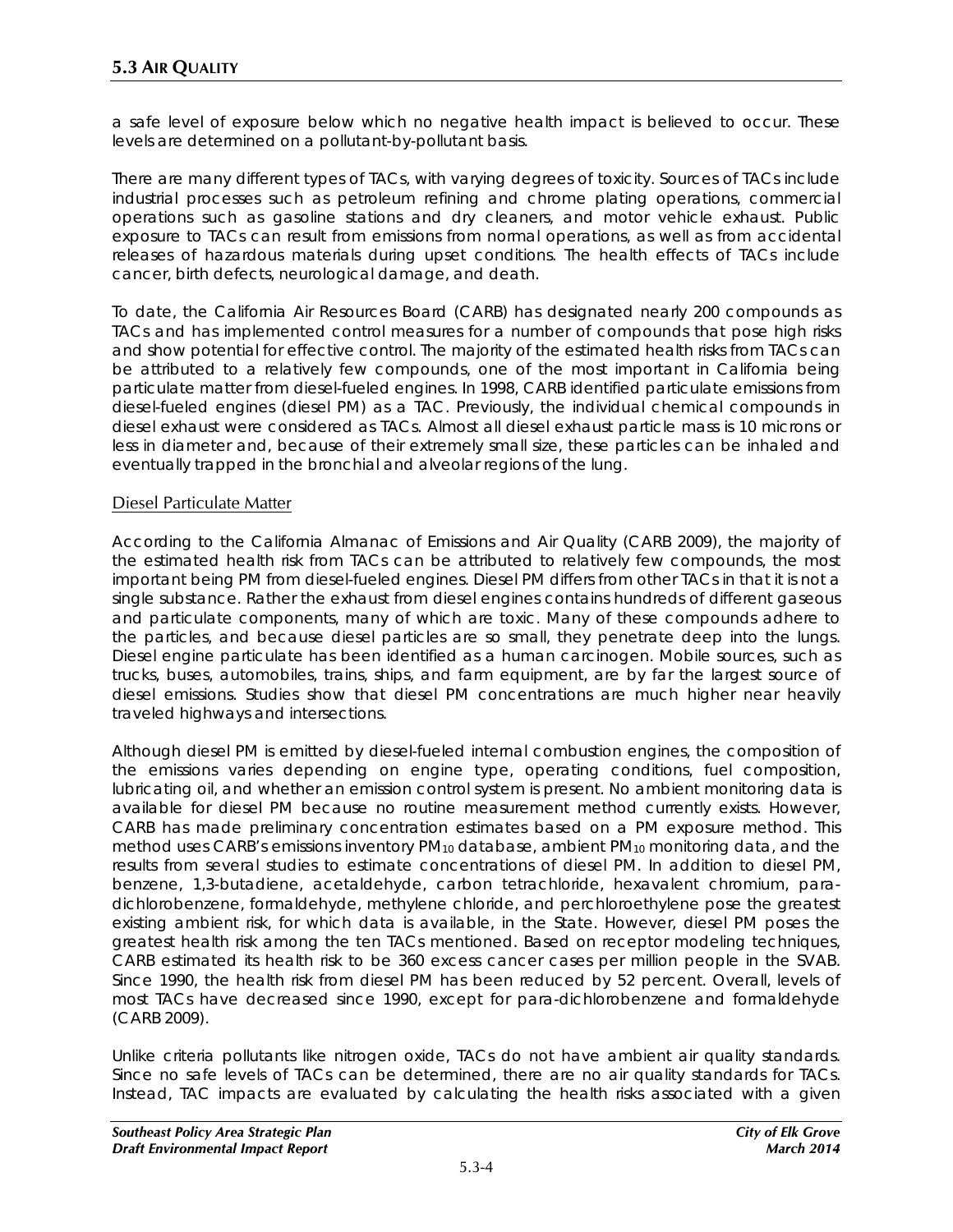exposure. Two types of risk are usually assessed: chronic non-cancer risk and acute non-cancer risk. Diesel PM has been identified as a carcinogenic material but is not considered to have acute non-cancer risks. The State has begun a program of identifying and reducing risks associated with particulate matter emissions from diesel-fueled vehicles. The plan consists of new regulatory standards for all new on-road, off-road, and stationary diesel-fueled engines and vehicles, new retrofit requirements for existing on-road, off-road, and stationary diesel-fueled engines and vehicles, and new diesel fuel regulations to reduce the sulfur content of diesel fuel as required by advanced diesel emission control systems. Areas where individuals could be exposed to high levels of diesel exhaust in the City include:

- Railroad operations
- **Warehouses**
- Schools with a high volume of bus traffic
- High-volume highways
- High-volume arterials and local roadways with a high level of diesel traffic

Trucks are considered major sources of diesel-related emissions, and a portion of the Project area is adjacent to State Route 99, a high-volume highway facility.

# **Elk Grove Ambient Air Quality**

Ambient air quality in the City, and thus at the Project area, can be deduced from ambient air quality measurements conducted at air quality monitoring stations. There is one air quality monitoring station in the City located at Elk Grove-Bruceville Road, which monitors ambient concentrations of ozone. Concentrations of ozone and airborne particulate matter were obtained from a nearby monitoring station located in the City of Sacramento (Sacramento-T Street air monitoring station) (see **Table 5.3-2**). Ambient emission concentrations will vary due to localized variations in emission sources and climate and should be considered representative of ambient concentrations affecting the Project area.

**Table 5.3-2** summarizes the last three years of published data from the Elk Grove-Bruceville Road monitoring station and the Sacramento-T Street air monitoring station. As depicted in **Table 5.3-2**, state and federal ozone standards have been exceeded on several occasions during the last three years of available data.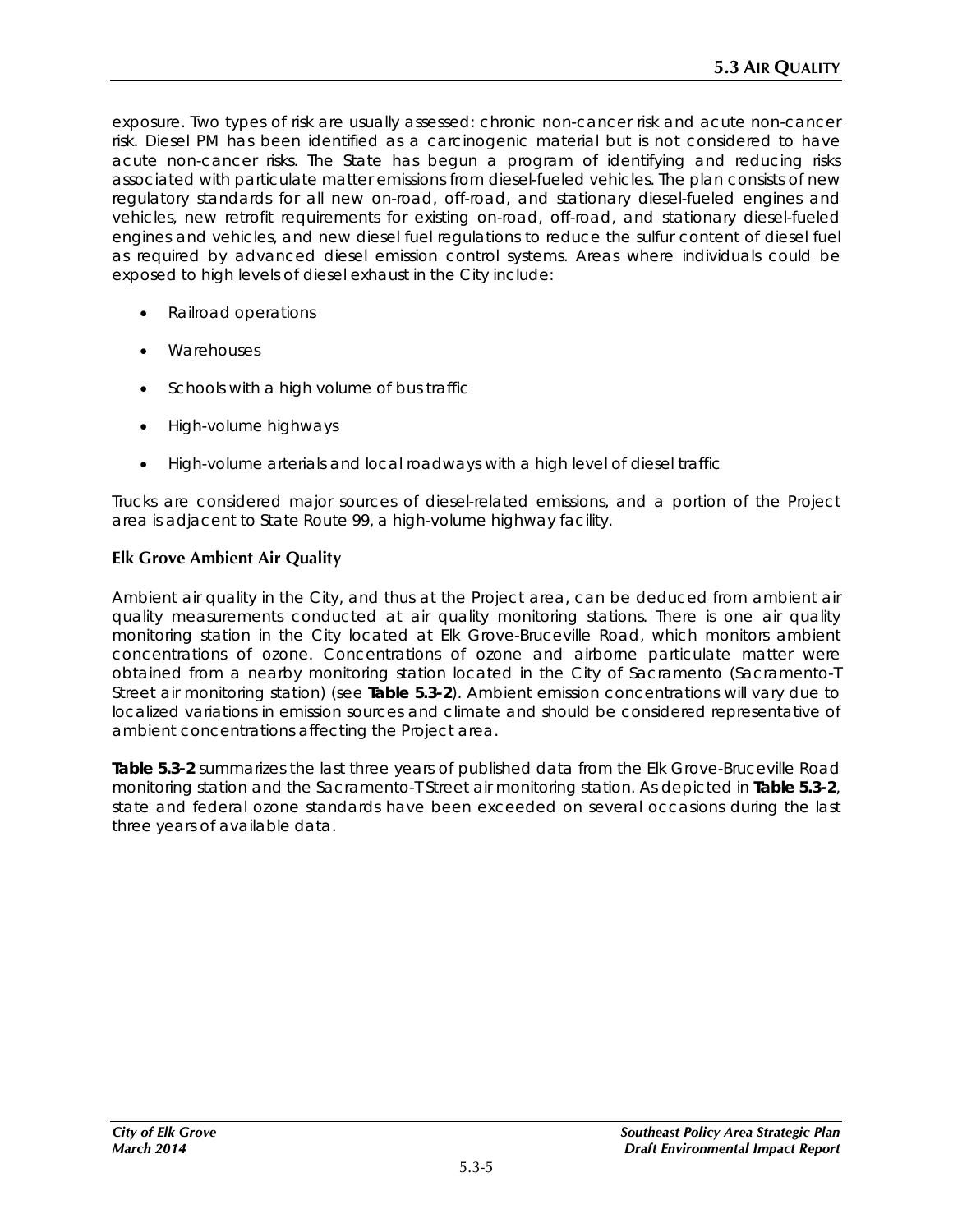| <b>TABLE 5.3-2</b>                                            |
|---------------------------------------------------------------|
| AMBIENT AIR QUALITY MONITORING DATA FOR THE CITY OF ELK GROVE |

| <b>Pollutant Standards</b>                                      | 2010        | 2011        | 2012         |  |  |  |  |
|-----------------------------------------------------------------|-------------|-------------|--------------|--|--|--|--|
| <b>Elk Grove-Bruceville Road Air Quality Monitoring Station</b> |             |             |              |  |  |  |  |
| Ozone                                                           |             |             |              |  |  |  |  |
| Max 1-hour concentration (ppm)                                  | 0.106       | 0.097       | 0.093        |  |  |  |  |
| Max 8-hour concentration (ppm) (state/federal)                  | 0.089/0.089 | 0.081/0.080 | 0.087/0.086  |  |  |  |  |
| Number of days above state 1-hr standard                        | 1           | 1           | $\Omega$     |  |  |  |  |
| Number of days above state/federal 8-hour standard              | 6/2         | 6/1         | 11/5         |  |  |  |  |
| Sacramento-T Street Air Quality Monitoring Station              |             |             |              |  |  |  |  |
| Ozone                                                           |             |             |              |  |  |  |  |
| Max 1-hour concentration (ppm)                                  | 0.092       | 0.100       | 0.104        |  |  |  |  |
| Max 8-hour concentration (ppm) (state/federal)                  | 1/0         | 5/1         | 0.093/0.092  |  |  |  |  |
| Number of days above state 1-hr standard                        | $\Omega$    | 1           | $\mathbf{1}$ |  |  |  |  |
| Number of days above state/federal 8-hour standard              | 1/0         | 5/1         | 9/4          |  |  |  |  |
| Respirable Particulate Matter (PM10)                            |             |             |              |  |  |  |  |
| Max 24-hour concentration $(\mu g/m3)$ (state/federal)          | 53.9/53.5   | 42.2/38.8   | 36.7/36.2    |  |  |  |  |
| Number of days above state/federal standard                     | 6.1/0       | 0/0         | 0/0          |  |  |  |  |
| Fine Particulate Matter (PM2.5)                                 |             |             |              |  |  |  |  |
| Max 24-hour concentration $(\mu g/m3)$ (state/federal)          | 37/30.6     | 50.5/50.5   | 40.8/27.1    |  |  |  |  |
| Number of days above federal standard                           | $\Omega$    | 18.4        | $\Omega$     |  |  |  |  |

*Source: CARB 2013a*

*μg/m3 = micrograms per cubic meter; ppm = parts per million*

*– Insufficient or no data currently available to determine the value*

# **5.3.2 REGULATORY FRAMEWORK**

The federal Clean Air Act of 1971 and Clean Air Act Amendments (1977) established the national ambient air quality standards (NAAQS), which are promulgated by the US Environmental Protection Agency (EPA). The State of California has also adopted its own California ambient air quality standards (CAAQS), which are promulgated by CARB. The proposed Project would occur in the Sacramento Valley Air Basin, which is under the air quality regulatory jurisdiction of the SMAQMD, and is subject to the rules and regulations adopted by the SMAQMD to achieve attainment with the NAAQS and CAAQS. Federal, state, regional, and local laws, regulations, plans, and guidelines are summarized below.

# AMBIENT AIR QUALITY STANDARDS

Both the EPA and CARB have established ambient air quality standards for common pollutants. These ambient air quality standards are levels of contaminants representing safe levels that avoid specific adverse health effects associated with each pollutant. The ambient air quality standards cover what are called "criteria" pollutants because the health and other effects of each pollutant are described in criteria documents. The national and California ambient air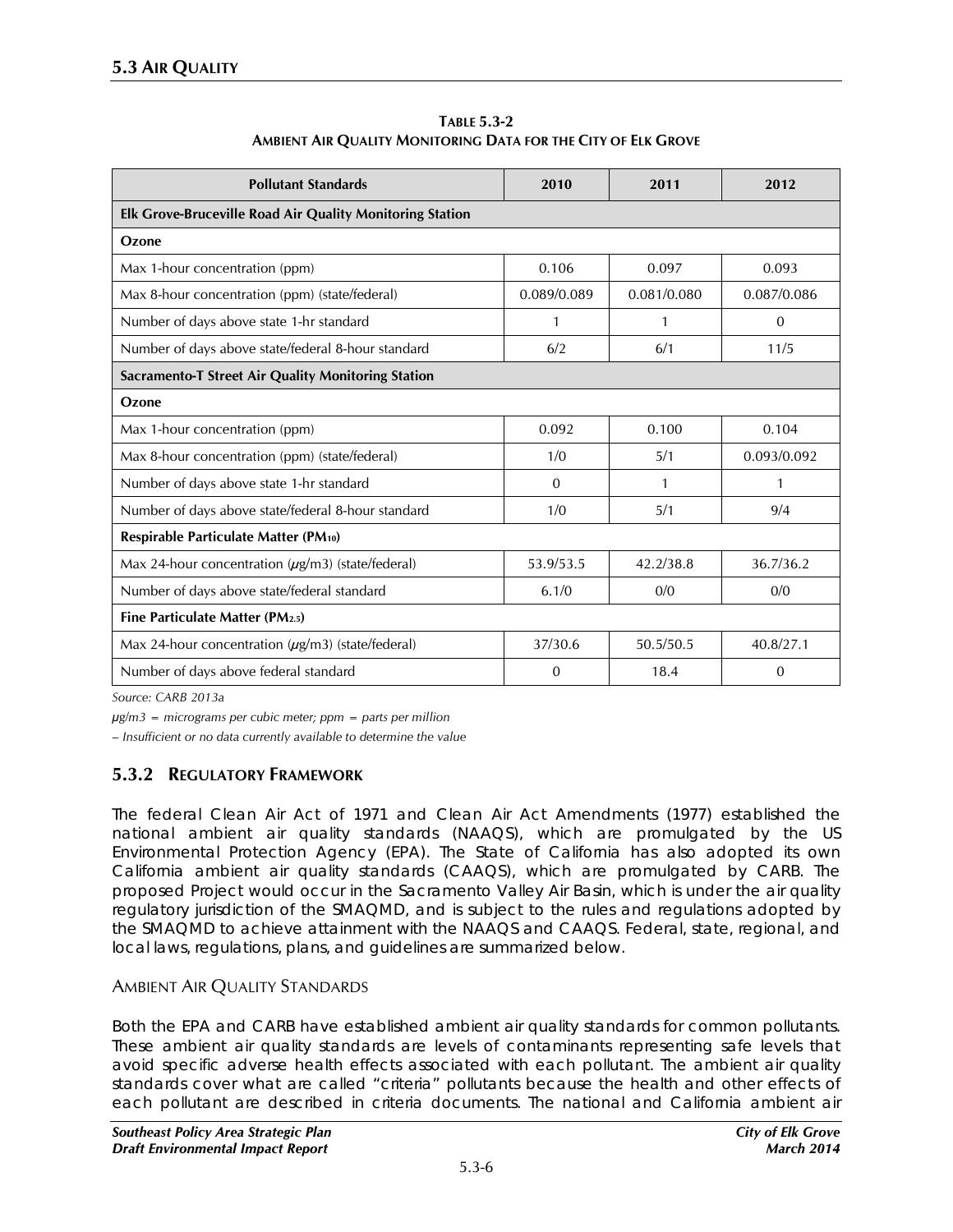quality standards are summarized in **Table 5.3-3**. Areas that meet ambient air quality standards are classified as attainment areas, while areas that do not meet these standards are classified as nonattainment areas.

Regulations implementing the federal Clean Air Act and its subsequent amendments established national ambient air quality standards for the six criteria pollutants. California has adopted more stringent state ambient air quality standards for most of the criteria air pollutants. In addition, California has established ambient air quality standards for sulfates, hydrogen sulfide, vinyl chloride, and visibility-reducing particles. Because of the meteorological conditions in the State, there is a considerable difference between State and federal standards in California.

The ambient air quality standards are intended to protect the public health and welfare, and they incorporate an adequate margin of safety. They are designed to protect those segments of the public most susceptible to respiratory distress, known as sensitive receptors, including asthmatics, the very young, elderly, persons weak from other illness or disease, and persons engaged in strenuous work or exercise. Healthy adults can tolerate occasional exposure to air pollution levels somewhat above the ambient air quality standards before adverse health effects are observed.

| <b>Pollutant</b>                       | <b>Averaging Time</b>                            | <b>California Standards</b>            | <b>National Standards</b>            |  |
|----------------------------------------|--------------------------------------------------|----------------------------------------|--------------------------------------|--|
|                                        | 8 Hour                                           | 0.070 ppm $(137 \mu g/m^3)$            | $0.075$ ppm                          |  |
| Ozone                                  | 1 Hour                                           | 0.09 ppm (180 $\mu$ g/m <sup>3</sup> ) |                                      |  |
| Carbon Monoxide                        | 8 Hour                                           | 9.0 ppm $(10 \text{ mg/m}^3)$          | 9 ppm $(10 \text{ mg/m}^3)$          |  |
|                                        | 1 Hour                                           | 20 ppm $(23 \text{ mg/m}^3)$           | 35 ppm $(40 \text{ mg/m}^3)$         |  |
|                                        | 1 Hour                                           | 0.18 ppm $(339 \,\mu g/m^3)$           | $100$ ppb                            |  |
| Nitrogen Dioxide                       | Annual Arithmetic Mean                           | 0.030 ppm $(57 \,\mu g/m^3)$           | 53 ppb (100 $\mu$ g/m <sup>3</sup> ) |  |
|                                        | 24 Hour                                          | 0.04 ppm (105 $\mu$ g/m <sup>3</sup> ) | N/A                                  |  |
| Sulfur Dioxide                         | 3 Hour                                           |                                        | N/A                                  |  |
|                                        | 1 Hour<br>0.25 ppm (665 $\mu$ g/m <sup>3</sup> ) |                                        | 75 ppb                               |  |
|                                        | Annual Arithmetic Mean<br>$20 \mu g/m^3$         |                                        | N/A                                  |  |
| Particulate Matter (PM <sub>10</sub> ) | 24 Hour                                          | 50 $\mu$ g/m <sup>3</sup>              | 150 $\mu$ g/m <sup>3</sup>           |  |
|                                        | Annual Arithmetic Mean                           | 12 $\mu$ g/m <sup>3</sup>              | 15 $\mu$ g/m <sup>3</sup>            |  |
| Particulate Matter – Fine (PM2.5)      | N/A<br>24 Hour                                   |                                        | $35 \,\mu g/m^3$                     |  |
| <b>Sulfates</b>                        | 24 Hour                                          | $25 \mu g/m^3$                         | N/A                                  |  |
|                                        | N/A<br>Calendar Quarter                          |                                        | 1.5 $\mu$ g/m <sup>3</sup>           |  |
| Lead                                   | 30 Day Average                                   | 1.5 $\mu$ g/m <sup>3</sup> )           | N/A                                  |  |
| Hydrogen Sulfide                       | 1 Hour                                           | 0.03 ppm $(42 \mu g/m^3)$              | N/A                                  |  |
| Vinyl Chloride (chloroethene)          | 24 Hour                                          | 0.01 ppm $(26 \,\mu g/m^3)$            | N/A                                  |  |
| Visibility-Reducing Particles          | 8 Hour<br>(10:00 to 18:00 PST)                   |                                        | N/A                                  |  |

#### **TABLE 5.3-3 AIR QUALITY STANDARDS**

*Source: CARB 2013b*

*Notes: mg/m3=milligrams per cubic meter; ppm=parts per million; ppb=parts per billion; µg/m3=micrograms per cubic meter*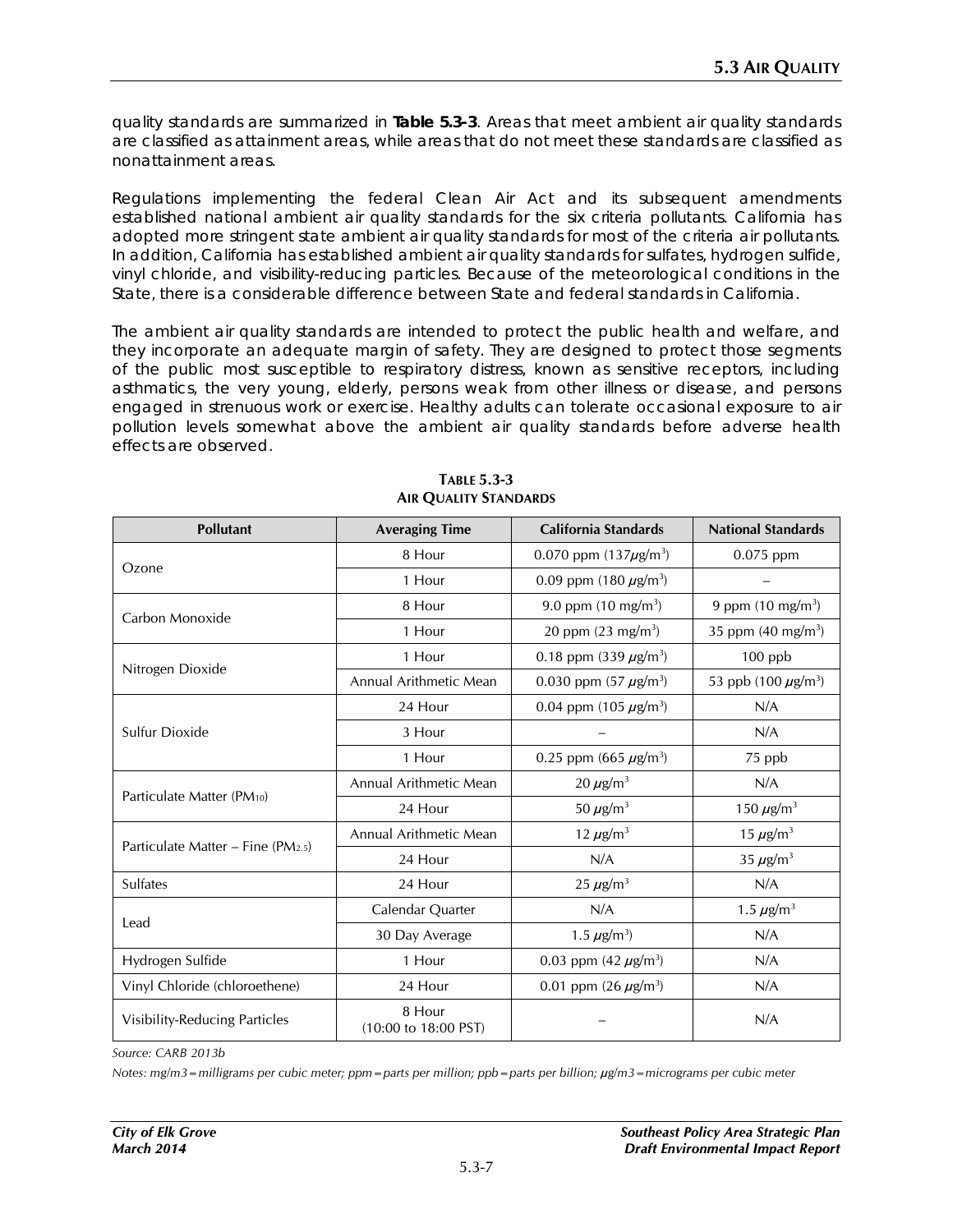## AMBIENT AIR QUALITY ATTAINMENT STATUS

**Table 5.3-4** shows the national and California attainment status for Sacramento County. The region is nonattainment for both federal and state ozone,  $PM_{10}$ , and  $PM_{2.5}$  standards (CARB 2011, 2013c).

Areas with air quality that exceed adopted air quality standards are designated as nonattainment areas for the relevant air pollutants. Areas that comply with air quality standards are designated as attainment areas for the relevant air pollutants. Unclassified areas are those with insufficient air quality monitoring data to support a designation of attainment or nonattainment, but are generally presumed to comply with the ambient air quality standard. State Implementation Plans must be prepared by states for areas designated as federal nonattainment areas to demonstrate how the area will come into attainment of the exceeded national ambient air quality standard.

As detailed below, both CARB and the EPA have established air pollution standards in an effort to protect human health and welfare. Geographic areas are designated attainment if these standards are met and nonattainment if they are not met.

| Pollutant                         | <b>National</b>           | California    |
|-----------------------------------|---------------------------|---------------|
| 1-hour Ozone $(O_3)$              |                           | Nonattainment |
| 8-hour Ozone $(O_3)$              | Nonattainment             | Nonattainment |
| Coarse Particulate Matter (PM10)  | Nonattainment             | Nonattainment |
| Fine Particulate Matter (PM2.5)   | Nonattainment             | Nonattainment |
| Carbon Monoxide (CO)              | Unclassifiable/Attainment | Attainment    |
| Nitrogen Dioxide (NO2)            | Unclassified/Attainment   | Attainment    |
| Sulfur Dioxide (SO <sub>2</sub> ) | Unclassified              | Attainment    |
| Hydrogen Sulfide $(H_2S)$         | Unclassified              | Unclassified  |

#### **TABLE 5.3-4 NATIONAL AND CALIFORNIA AMBIENT AIR QUALITY ATTAINMENT STATUS FOR SACRAMENTO COUNTY**

*Source: CARB 2011, 2013c*

Air quality with respect to criteria air pollutants and toxic air contaminants in the Sacramento Valley Air Basin is regulated by such agencies as the SMAQMD, CARB, and the EPA. Each of these agencies develops rules, regulations, policies, and/or goals to attain the goals or directives imposed through legislation.

## **Sacramento Metropolitan Air Quality Management District**

The SMAQMD coordinates the work of government agencies, businesses, and private citizens to achieve and maintain healthy air quality for the Sacramento area. The SMAQMD develops market-based programs to reduce emissions associated with mobile sources, processes permits, ensures compliance with permit conditions and with SMAQMD rules and regulations, and conducts long-term planning related to air quality.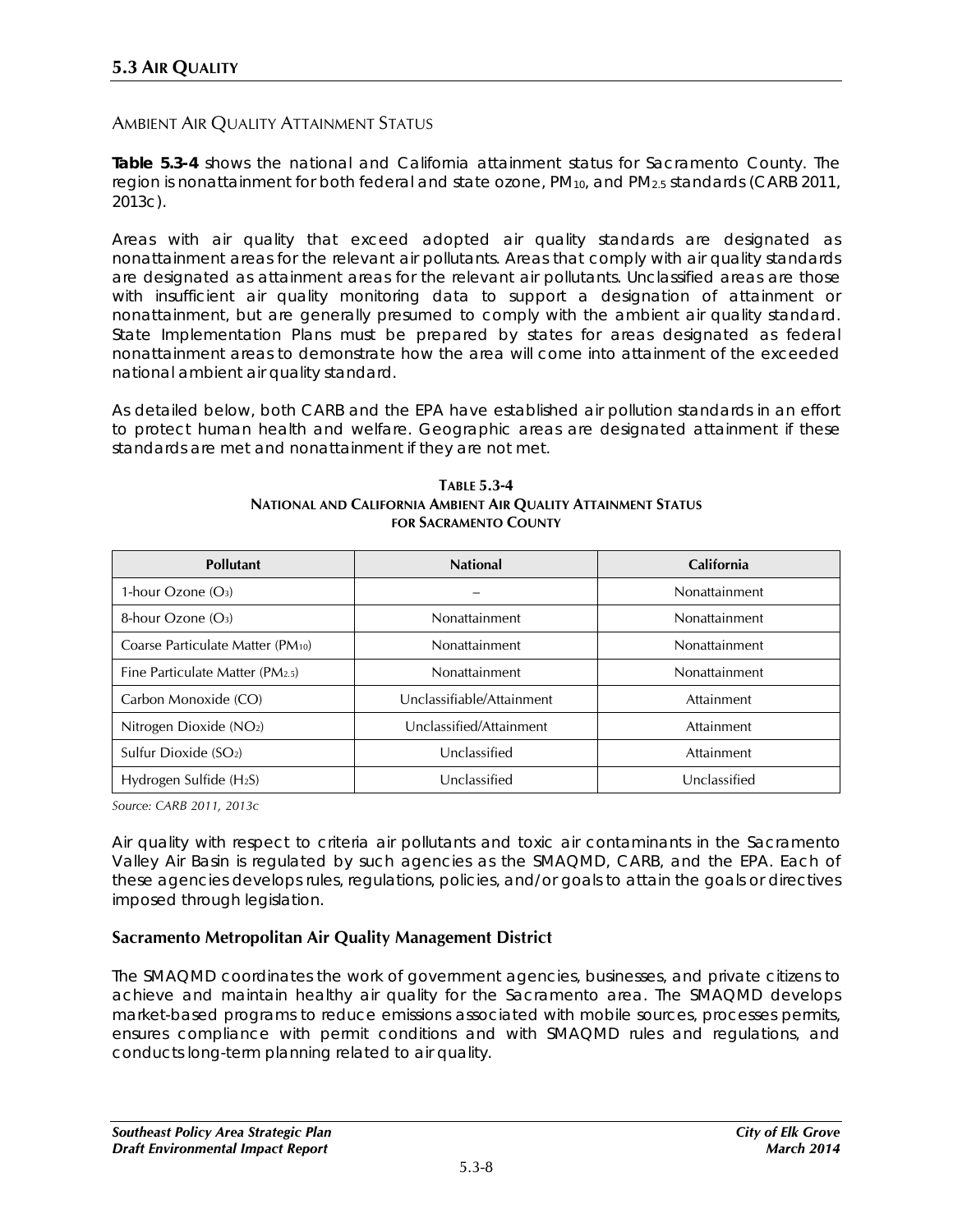As a nonattainment area, the region is also required to submit rate-of-progress milestone evaluations in accordance with the Clean Air Act Amendments. These milestone reports include compliance demonstrations that the requirements have been met for the Sacramento nonattainment area. The air quality attainment plans and reports present comprehensive strategies to reduce reactive organic gases (ROG), nitrous oxides ( $NO<sub>X</sub>$ ), and  $PM<sub>10</sub>$  emissions from stationary, area, mobile, and indirect sources. Such strategies include the adoption of rules and regulations, enhancement of California Environmental Quality Act (CEQA) participation, implementation of a new and modified indirect source review program, adoption of local air quality plans, and stationary-, mobile-, and indirect-source control measures.

## Sacramento Area Regional Ozone Attainment Plan

As previously stated, the region is nonattainment for both federal and State ozone standards. The federal 8-hour ozone regulations require that areas classified as serious or above submit a reasonable further progress demonstration plan that shows a minimum of 18 percent volatile organic compound (and/or NOx) emission reductions over the first six years following the 2002 baseline year and then an average of 3 percent reductions per year for each subsequent threeyear period out to the attainment year. The Sacramento Regional 8-Hour Ozone 2011 Reasonable Further Progress Plan (SMAQMD 2008) includes the information and analyses to fulfill Clean Air Act requirements for demonstrating reasonable further progress toward attaining the 8-hour ozone NAAQS for the Sacramento region. In addition, this plan establishes an updated emissions inventory and maintains existing motor vehicle emission budgets for transportation conformity purposes.

Section 181(b)(3) of the Clean Air Act permits a state to request that the EPA reclassify or "bump up" a nonattainment area to a higher classification and extend the time allowed for attainment. This bump-up process is appropriate for areas that must rely on longer-term strategies to achieve the emission reductions needed for attainment. The air districts in the Sacramento region submitted a letter to CARB in February 2008 to request a voluntary reclassification (bump-up) of the Sacramento federal nonattainment area from a serious to a severe 8-hour ozone nonattainment area with an extended attainment deadline of June 15, 2019. On May 5, 2010, the EPA approved the request effective June 4, 2010.

## Sacramento Area Regional PM10 Attainment Plan

As previously stated, the region is nonattainment for both national and California PM<sub>10</sub> and PM<sub>2.5</sub> standards. The SMAQMD (2010) prepared the PM10 Implementation/Maintenance Plan and Re-Designation Request for Sacramento County in compliance with the federal Clean Air Act requirements pertaining to PM10 nonattainment areas. The purpose of this plan is to fulfill the requirements for the EPA to redesignate Sacramento County from nonattainment to attainment of the PM<sub>10</sub> national ambient air quality standards by preparing the following plan elements and tasks:

- Document the extent of the PM<sub>10</sub> problem in Sacramento County.
- Determine the emission inventory sources contributing to the  $PM_{10}$  problem.
- Identify the appropriate control measures that achieved attainment of the PM<sub>10</sub> NAAQS.
- Demonstrate maintenance of the PM<sub>10</sub> NAAQS.
- Request formal redesignation to attainment of the PM<sub>10</sub> NAAQS.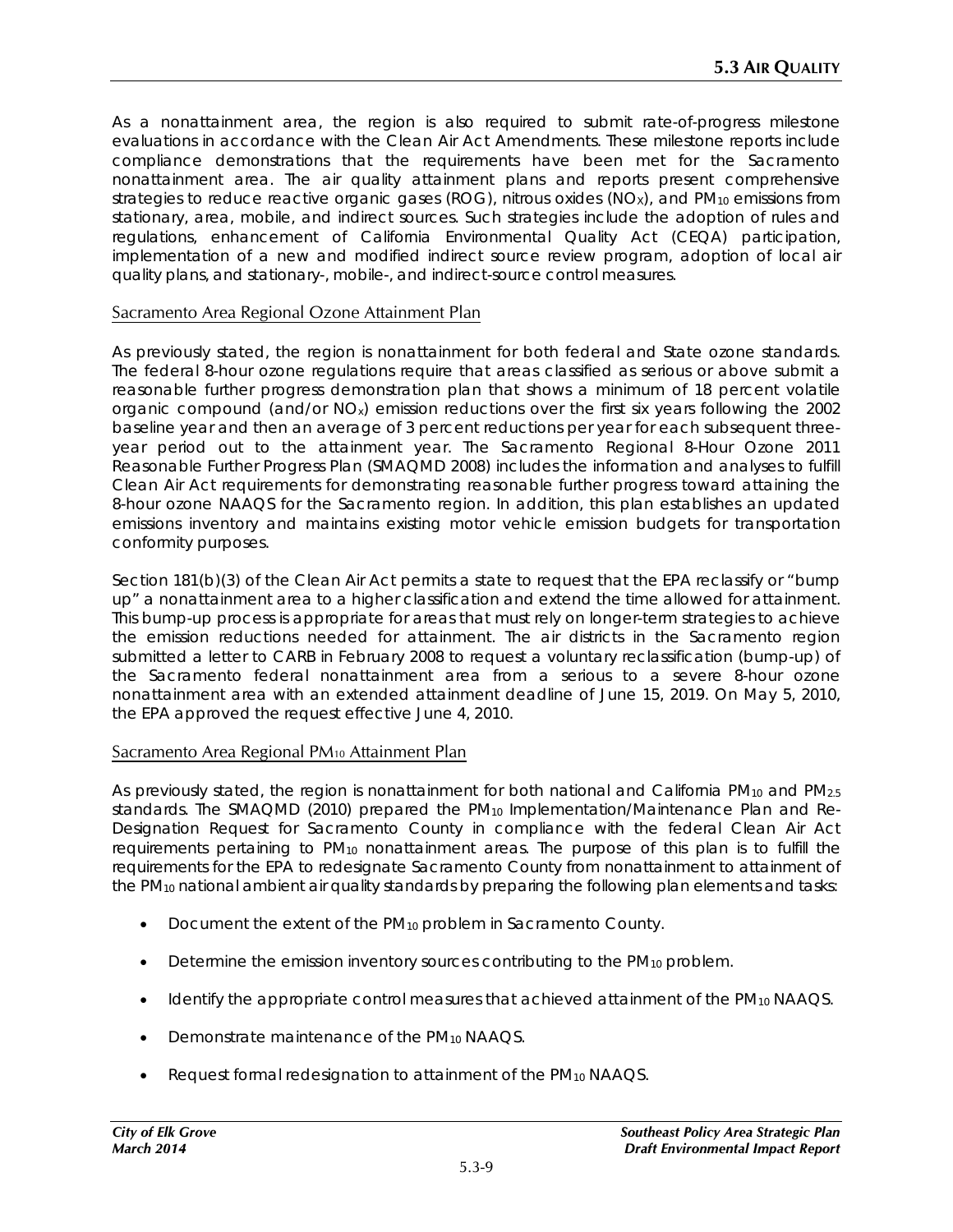The SMAQMD has also adopted various rules and regulations pertaining to the control of emissions from area and stationary sources. Some of the more pertinent regulatory requirements applicable to the proposed Project are identified as follows (SMAQMD 2011):

- *Rule 402: Nuisance*. The purpose of this rule is to limit emissions which cause injury, detriment, nuisance, or annoyance to any considerable number of persons or the public, or which endanger the comfort, repose, health, or safety of any such persons or the public, or which cause or have natural tendency to cause injury or damage to business or property.
- Rule 403: Fugitive Dust. The purpose of this rule is to require that reasonable precautions be taken so as not to cause or allow the emissions of fugitive dust from non-combustion sources from being airborne beyond the property line from which the emission originates.
- Rule 442: The purpose of this rule is to limit the quantity of volatile organic compounds in architectural coatings supplied, sold, offered for sale, applied, solicited for application, or manufactured for use within the district.

# **City of Elk Grove General Plan**

The City of Elk Grove General Plan contains the following policies and actions related to air quality that apply to the proposed Project. These policies and goals are contained in the Conservation and Air Quality Element (City of Elk Grove 2003a). The Project does not include any actions or components that conflict with these General Plan policies. However, it should be noted that the final authority for interpretation of a policy statement, determination of the Project's consistency, ultimately rests with the Elk Grove City Council.

- **"CAQ-26:** It is the policy of the City of Elk Grove to minimize air pollutant emissions from all City facilities and operations to the extent feasible and consistent with the City's need to provide a high level of public service."
- **"CAQ-27:** The City shall promote energy conservation measures in new development to reduce on-site emissions and power plant emissions. The City shall seek to reduce the energy impacts from new residential and commercial projects through investigation and implementation of energy efficiency measures during all phases of design and development."
- **"CAQ-28:** The City shall emphasize "demand management" strategies which seek to reduce single-occupant vehicle use in order to achieve state and federal air quality plan objectives."
- **"CAQ-29:** The City shall seek to ensure that public transit is a viable and attractive alternative to the use of private motor vehicles."
- **"CAQ-30:** All new development projects which have the potential to result in substantial air quality impacts shall incorporate design, construction, and/or operational features to result in a reduction in emissions equal to 15 percent compared to an "unmitigated baseline" project. An "unmitigated baseline project" is a development project which is built and/or operated without the implementation of trip-reduction, energy conservation, or similar features, including any such features which may be required by the Zoning Code or other applicable codes."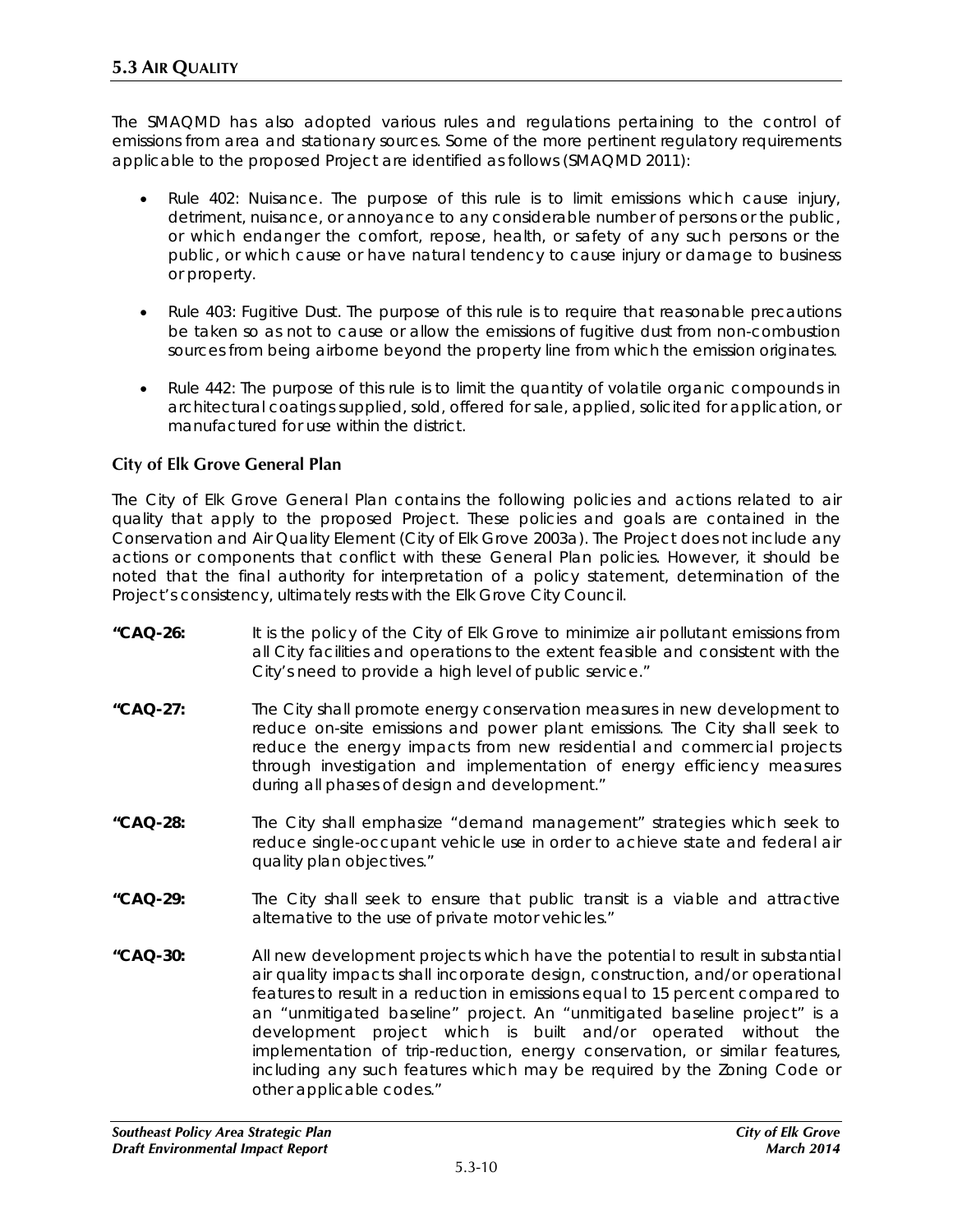**"CAQ-32**: As part of the environmental review of projects, the City shall identify the air quality impacts of development proposals to avoid significant adverse impacts and require appropriate mitigation measures, potentially including in the case of projects which may conflict with applicable air quality plans emission reductions in addition to those required by Policy CAQ-30."

## TOXIC AIR CONTAMINANT REGULATIONS

In 1983, the California legislature enacted a program to identify the health effects of TACs and to reduce exposure to these contaminants to protect the public health. The Health and Safety Code defines a TAC as "an air pollutant which may cause or contribute to an increase in mortality or in serious illness, or which may pose a present or potential hazard to human health." A substance that is listed as a hazardous air pollutant pursuant to subsection (b) of Section 112 of the federal Clean Air Act (42 United States Code Section 7412[b]) is a TAC. Under state law, the California Environmental Protection Agency, acting through CARB, is authorized to identify a substance as a TAC if it determines the substance is an air pollutant that may cause or contribute to an increase in mortality or to an increase in serious illness, or may pose a present or potential hazard to human health.

California regulates TACs primarily through Assembly Bill (AB) 1807 (Tanner Air Toxics Act) and AB 2588 (Air Toxics "Hot Spot" Information and Assessment Act of 1987). The Tanner Air Toxics Act sets forth a formal procedure for CARB to designate substances as TACs. Once a TAC is identified, CARB adopts an "airborne toxics control measure" for sources that emit designated TACs. If there is a safe threshold for a substance (a point below which there is no toxic effect), the control measure must reduce exposure to below that threshold. If there is no safe threshold, the measure must incorporate best available control technology to minimize emissions. CARB has, to date, established formal control measures for eleven TACs, all of which are identified as having no safe threshold.

Air toxics from stationary sources are also regulated in California under the Air Toxics "Hot Spot" Information and Assessment Act of 1987. Under AB 2588, toxic air contaminant emissions from individual facilities are quantified and prioritized by the air quality management district or air pollution control district. High-priority facilities are required to perform a health risk assessment and, if specific thresholds are exceeded, are required to communicate the results to the public in the form of notices and public meetings.

Since the last update to the TAC list in December 1999, CARB has designated 244 compounds as TACs (CARB 1999). Additionally, CARB has implemented control measures for a number of compounds that pose high risks and show potential for effective control. The majority of the estimated health risks from TACs can be attributed to relatively few compounds, the most important being particulate matter from diesel-fueled engines.

# **California Diesel Risk Reduction Plan**

In September 2000, CARB adopted the Diesel Risk Reduction Plan (DRRP), which recommends many control measures to reduce the risks associated with diesel PM and achieve a goal of 85 percent by 2020. The DRRP incorporates measures to reduce emissions from diesel-fueled vehicles and stationary diesel-fueled engines. Ongoing efforts by CARB to reduce diesel-exhaust emissions from these sources include the development of specific statewide regulations, which are designed to further reduce diesel PM emissions. The goal of each regulation is to make diesel engines as clean as possible by establishing state-of-the-art technology requirements or emission standards to reduce diesel PM emissions.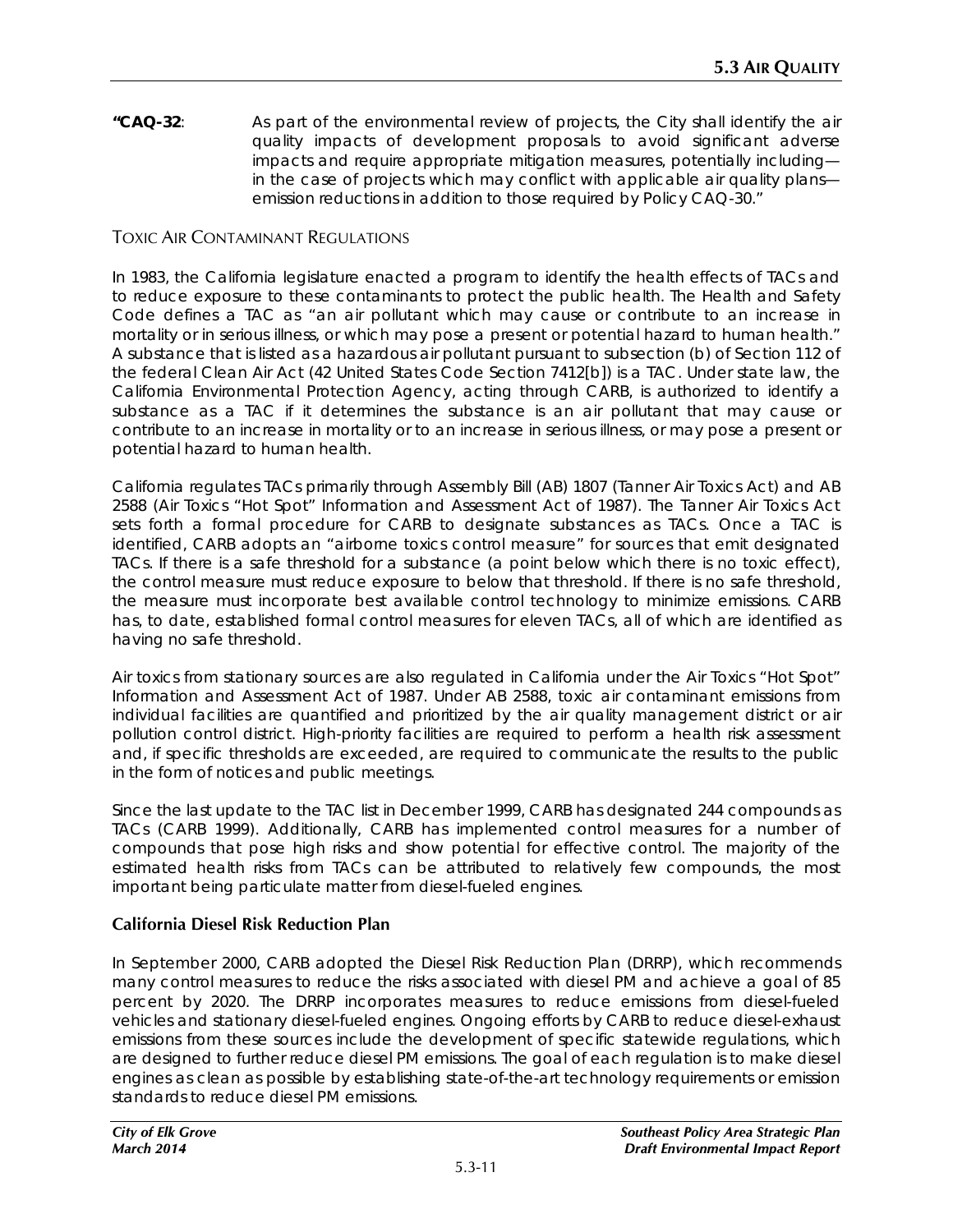Since the initial adoption of the DRRP in September 2000, CARB has adopted numerous rules related to the reduction of diesel PM from mobile sources, as well as the use of cleaner-burning fuels. Transportation sources addressed by these rules include public transit buses, school buses, on-road heavy-duty trucks, and off-road heavy-duty equipment.

## **5.3.3 IMPACTS AND MITIGATION MEASURES**

#### STANDARDS OF SIGNIFICANCE

The impact analysis provided below is based on the application of the CEQA Guidelines Appendix G environmental checklist. An air quality impact is considered significant if implementation of the Project will:

- 1) Violate any air quality standard or contribute substantially to an existing or projected air quality violation.
- 2) Expose sensitive receptors to substantial pollutant concentrations.
- 3) Create objectionable odors affecting a substantial number of people.
- 4) Conflict with or obstruct implementation of any applicable air quality plan.
- 5) Result in a cumulatively considerable net increase of any criteria pollutant for which the project region is nonattainment under an applicable federal or state ambient air quality standard (including releasing emissions which exceed quantitative thresholds for ozone precursors).

#### METHODOLOGY

Short-term construction-related and long-term operational air quality impacts are disclosed and assessed in accordance with methodologies recommended by CARB and the SMAQMD and in comparison to the recommended SMAQMD construction significance threshold of 85 pounds per day of NOx and operational significance threshold of 65 pounds per day of NOx and ROG. Construction emissions account for acreage of on-site and off-site improvements. Both shortterm construction emissions and long-term operational emissions associated with the proposed Project were calculated using the California Emissions Estimator Model (CalEEMod), version 2013.2, computer program. This model was developed in coordination with the South Coast Air Quality Management District and is the most current emissions model approved for use in California by various air districts. Outputs from the model runs for both construction and operational activity are provided in **Appendix C**.

City General Plan Policy CAQ-23 requires that all new development projects in Elk Grove with the potential to result in substantial air quality impacts incorporate features to result in a reduction in emissions equal to 15 percent compared to an "unmitigated baseline" project. An unmitigated baseline project is a development project that is built and/or operated without the implementation of trip reduction, energy conservation, or similar features. The SMAQMD provides guidance for proposed projects to mitigate estimated air pollutant emissions by 15 percent. According to the SMAQMD, for projects considered in the State Implementation Plan, the creation and implementation of an Operational Air Quality Mitigation Plan represents appropriate mitigation, provided it reduces ozone precursors (ROG and NOx) below an unmitigated project by 15 percent. The SMAQMD has established a protocol for Air Quality Mitigation Plan preparation (SMAQMD 2013), which states that on a pound-for-pound basis, NOx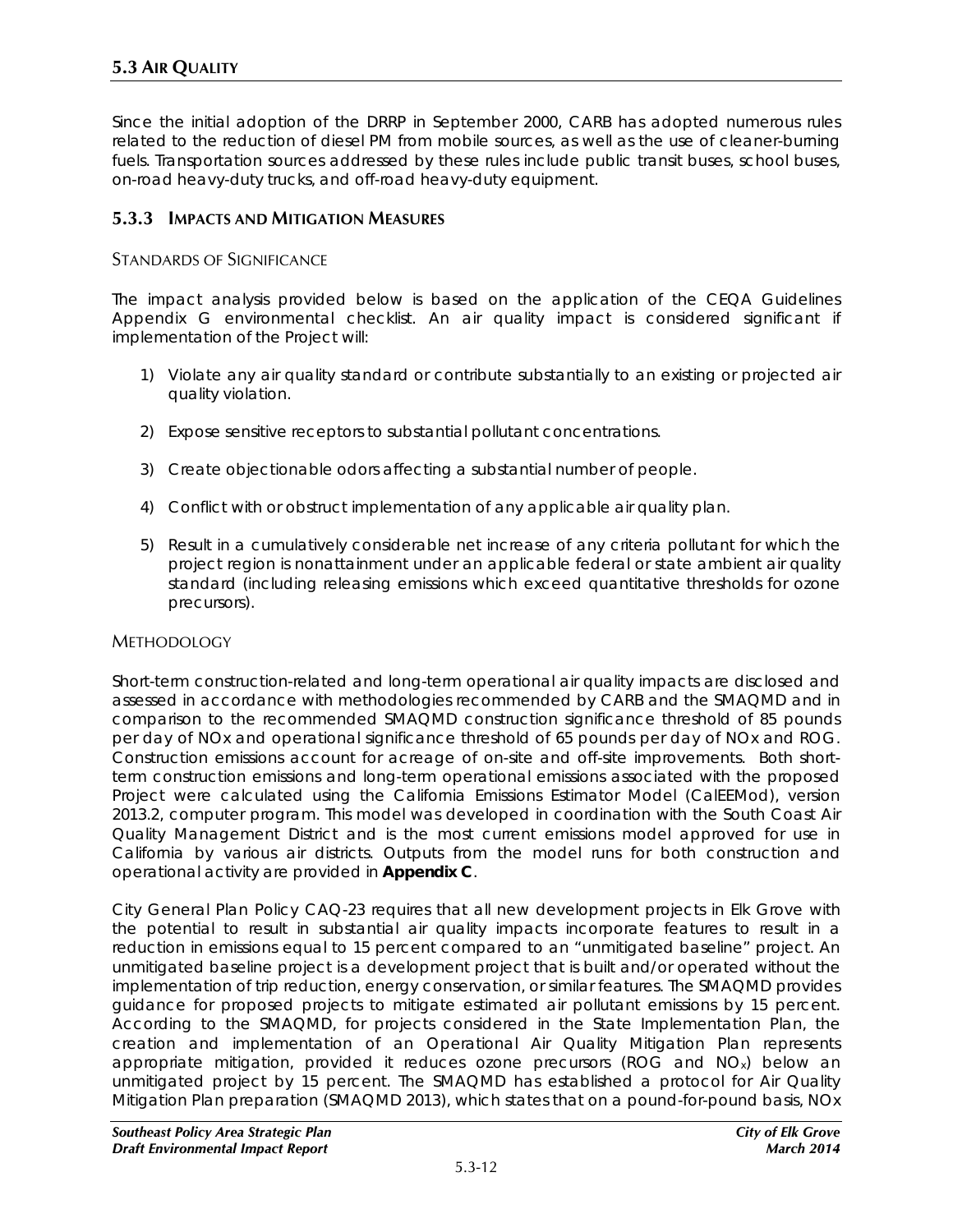reductions provide greater ozone benefits than ROG reductions. As such, the SMAQMD recommends normalizing ozone precursors based on their ozone creation potential in units of Equivalent Oxides of Nitrogen  $(NO_xe)$ . **Table 5.3-5** shows the  $NO_xe$  conversion rate.

| <b>TABLE 5.3-5</b>                       |
|------------------------------------------|
| <b>NO</b> <sub>x</sub> e Conversion Rate |

| <b>Ozone Precursor</b>       | <b>Equivalent Oxides of Nitrogen</b> |
|------------------------------|--------------------------------------|
| Nitrogen Oxide               |                                      |
| Reactive Organic Gases (ROG) |                                      |

*Source: SMAQMD 2013*

**Table 5.3-6** shows emissions attributable to the Project, without applicable mitigation included in the CalEEMod model (and, therefore, does not include the mitigating features of the Project). To determine the Project's level of reduction in NOxe, the Project was modeled with the CalEEMod mitigation measures based on characteristics of the Project as proposed, including its urban character, increased density, increased diversity, improved accessibility, transit accessibility, and improved pedestrian network (see discussion in Impact 5.3.2).

| <b>TABLE 5.3-6</b>                                                  |
|---------------------------------------------------------------------|
| UNMITIGATED LONG-TERM OPERATIONAL EMISSIONS - PROIECT AREA BUILDOUT |

| <b>Operations</b>                                                         | <b>Reactive</b><br><b>Organic Gases</b><br>(ROG) | <b>Nitrogen</b><br>Oxide (NOx) | <b>Nitrogen</b><br>Oxide<br><b>Equivalents</b><br>(NO <sub>x</sub> e) | Coarse<br><b>Particulate</b><br>Matter (PM <sub>10</sub> ) | Coarse<br><b>Particulate</b><br>Matter (PM <sub>10</sub> ) |  |  |
|---------------------------------------------------------------------------|--------------------------------------------------|--------------------------------|-----------------------------------------------------------------------|------------------------------------------------------------|------------------------------------------------------------|--|--|
|                                                                           |                                                  |                                | Summer Emissions – Pounds per Day (Mitigated)                         |                                                            |                                                            |  |  |
| Project Area - Buildout                                                   | 779.59                                           | 538.31                         | 798.17                                                                | 608.91                                                     | 173.40                                                     |  |  |
| Winter Emissions – Pounds per Day (Mitigated)                             |                                                  |                                |                                                                       |                                                            |                                                            |  |  |
| Project Area - Buildout<br>606.22<br>856.14<br>608.95<br>173.43<br>749.76 |                                                  |                                |                                                                       |                                                            |                                                            |  |  |
| <b>SMAOMD Potentially</b><br>Significant Impact<br>Threshold              | 65<br>pounds/day                                 | 65<br>pounds/day               |                                                                       |                                                            |                                                            |  |  |
| <b>Exceed Threshold?</b>                                                  | Yes                                              | Yes                            |                                                                       |                                                            |                                                            |  |  |

*Source: CalEEMod version 2013.2. Refer to Appendix C for model data outputs.* 

## **Localized CO Concentrations**

The SMAQMD provides a project-level screening procedure to determine whether detailed CO hotspot modeling is required for a proposed development project. Analysis of localized CO impacts relies on the screening methodologies recommended by the SMAQMD. Potential shortterm exposure to CO associated with the proposed Project was qualitatively assessed based on a review of Project-generated traffic volumes and predicted intersection levels of service.

#### **Exposure to Toxic Air Pollutants**

Exposure to localized concentrations of TACs was assessed based on a review of stationary sources within 2,640 feet of the Project area per the SMAQMD. Potential increases in risk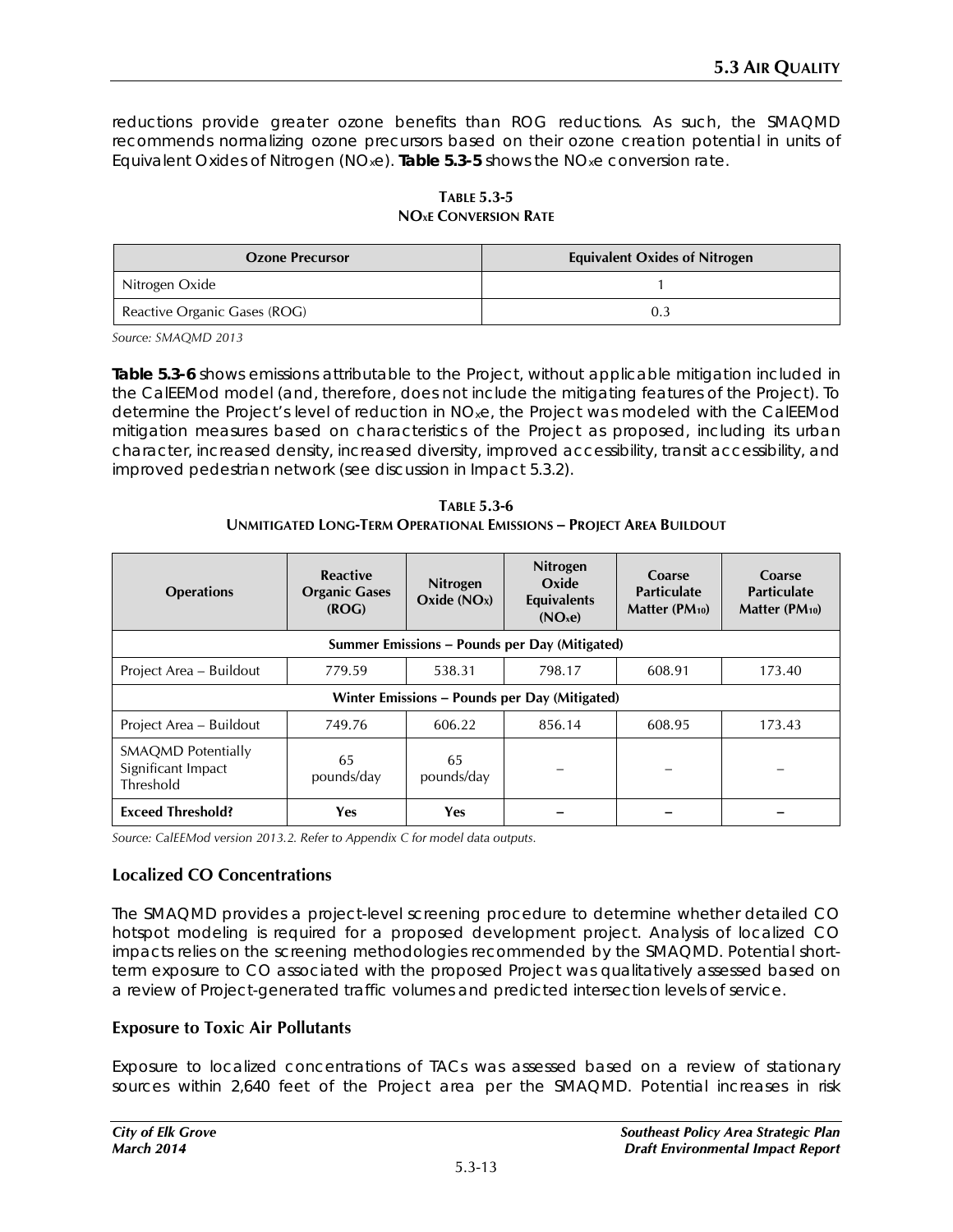associated with the future development of new sources associated with the Project were also qualitatively assessed. Potential exposure to localized mobile-source pollutants were qualitatively assessed based on a review of major roadways in the vicinity of the Project area and associated predicted risks provided by the SMAQMD.

## **Exposure to Odorous Emissions**

The SMAQMD considers appropriate land use planning the primary method to mitigate odor impacts. Providing a sufficient buffer zone between sensitive receptors and odor sources should be considered prior to analyzing implementation of odor mitigation technology. In accordance with SMAQMD methodologies, potential exposure to odorous emissions was qualitatively assessed, based on a review of nearby potential odor-generating sources obtained from the SMAQMD.

## **Sports Complex**

The proposed Project includes a Sports Complex Overlay; however, a location for the overlay is not defined by the Project and it is not certain that it will be developed. Projected emissions resulting from the construction of a sports complex would include emissions from diesel-powered construction equipment (e.g., graders, excavators, tractor/loader/backhoes, rubber-tired dozers) as well as particulate matter from fugitive dust. Construction of a sports complex would not individually surpass any significance thresholds with the imposition of mitigation; however, developed as part of the Project as a whole, construction emissions with the sports complex would also exceed SMAQMD's significance threshold for NOx. It should be noted that development of the sports complex would result in the reduction of other land uses in the Project area. Consequently, the total emissions for the Project with the sports complex would be dependent upon which uses in the Project are replaced with the sports complex. Operation of a sports complex in combination with the remainder of the Project could exceed thresholds.

The location and design of the sports complex are not known at this time; therefore, the location of sports complex traffic and any affected intersections and associated carbon monoxide impacts cannot be determined. A sports complex would not be a generator of TACs or odors and would not result in a substantial change in terms of TAC or odor generation as compared to uses in the remainder of the Project area.

Because the design of the sports complex is not currently known, the potential air quality impacts of its construction and operation cannot be precisely determined at this time. Typical mitigation to address potential air quality impacts associated with construction of a large-scale sports complex would be similar to mitigation measures **MM 5.3.1a** through **5.3.1g** below. However, pursuant to CEQA Guidelines Section 15145, if the impact is too speculative for evaluation, the agency should note its conclusion and terminate discussion of the impact. Therefore, no further discussion is feasible at this time, and the sports complex component of the proposed Project is not addressed in the following impact analysis.

## PROJECT IMPACTS AND MITIGATION MEASURES

# **Short-Term or Construction-Related Air Quality Impacts (Standard of Significance 1)**

**Impact 5.3.1** Subsequent land use activities associated with implementation of the proposed Project could result in short-term construction emissions that could violate or substantially contribute to a violation of federal and state standards for ozone and coarse and fine particulate matter. This is considered a **significant** impact.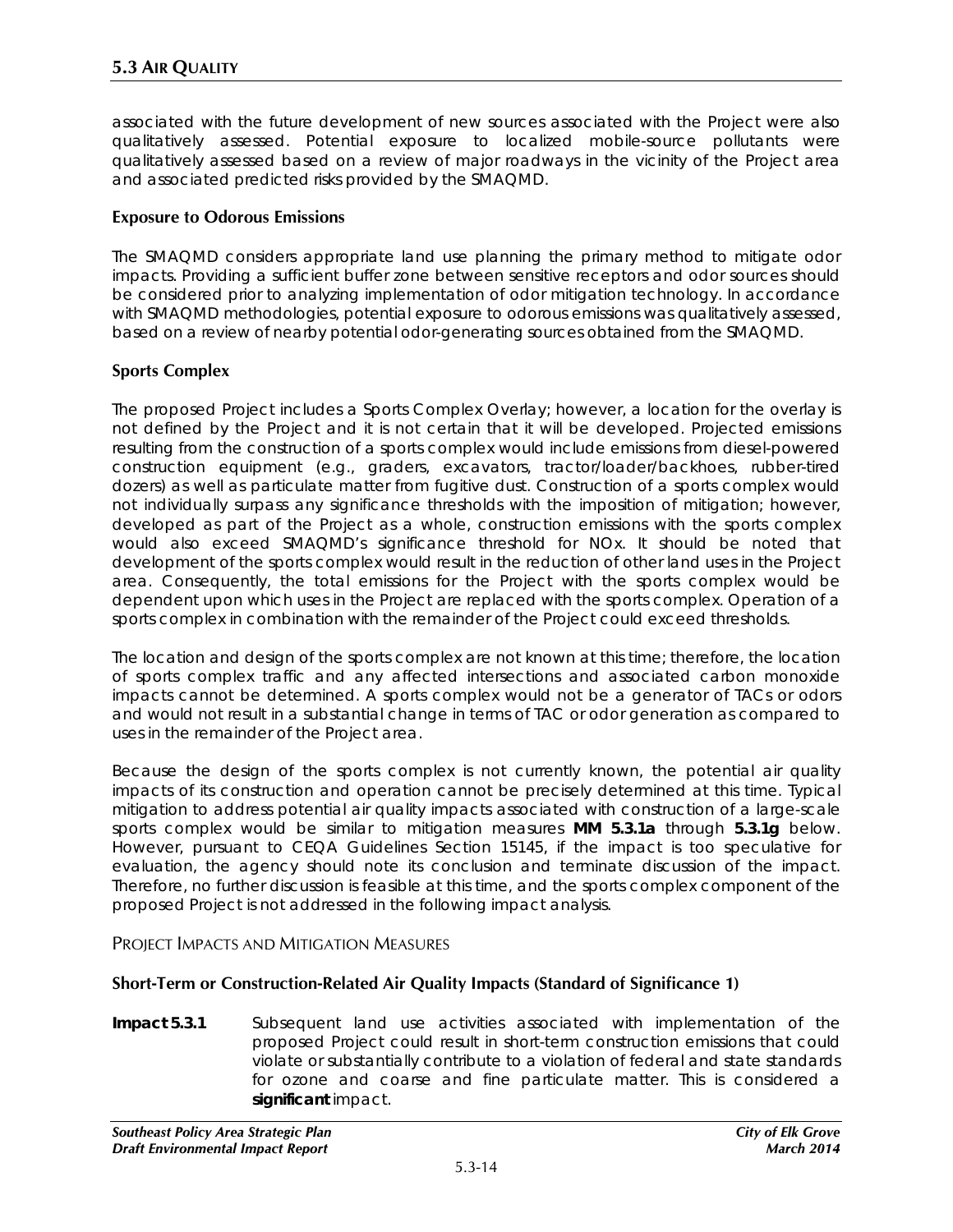Implementation of the proposed Project will result in short-term emissions from construction activities associated with subsequent development, including grading, paving, building construction, and architectural coating. The model also takes the acreage for off-site improvements into account. Emissions commonly associated with construction activities include fugitive dust from soil disturbance, fuel combustion from mobile heavy-duty diesel- and gasolinepowered equipment, portable auxiliary equipment, and worker commute trips. During construction, fugitive dust, the dominant source of  $PM_{10}$  and  $PM_{2.5}$  emissions, is generated when wheels or blades disturb surface materials. Uncontrolled dust from construction can become a nuisance and potential health hazard to those living and working nearby. Off-road construction equipment is often diesel-powered and can be a substantial source of NOx emissions, in addition to  $PM_{10}$  and  $PM_{2.5}$  emissions. Worker commute trips and architectural coatings are dominant sources of ROG emissions.

Since the actual phasing of future development allowed under the proposed Project is not known at this time, construction-related emissions were modeled assuming an equal distribution of proposed development over a ten-year period, which coincides with the City General Plan period. For the purposes of this analysis, the Project's nonresidential square footage and residential units are divided by 10 (the number of years between the current year [2014] and the year of the General Plan horizon [2023]) in order to roughly depict potential construction-related air pollutant emissions that could result in any given year over the span of the City General Plan. However, it is important to note that the proposed Project does not include any policy provisions requiring that its growth potential be attained. This impact discussion assumes full growth potential as identified in **Tables 2.0-1** and **2.0-2** of Section 2.0, Project Description, within ten years in order to present the maximum amount of pollutant emissions possible.

Construction-generated emissions from the proposed Project were calculated using the CARBapproved CalEEMod computer program, which is designed to model emissions for land use development projects, based on typical construction requirements. Modeling was based primarily on the default settings in the computer program for Sacramento County. Construction equipment requirements and usage rates used in the model were based on model default assumptions as shown in **Appendix C**.

Predicted maximum daily construction-generated emissions for the proposed Project are summarized in **Table 5.3-7**. As shown in **Table 5.3-7**, Project emissions resulting from construction will exceed the SMAQMD significance criterion of 85 pounds per day of NO<sub>x</sub>.

**TABLE 5.3-7 UNMITIGATED CONSTRUCTION-RELATED CRITERIA POLLUTANT AND PRECURSOR EMISSIONS – ONE YEAR OF CONSTRUCTION POTENTIAL** 

| <b>Construction Phases</b>                                | <b>Reactive</b><br>Organic<br>Gases (ROG) | <b>Nitrogen</b><br>Oxide<br>(NOx) | Carbon<br>Monoxide<br>(CO) | Sulfur<br><b>Dioxide</b><br>(SO <sub>2</sub> ) | Coarse<br><b>Particulate</b><br><b>Matter</b><br>$(PM_{10})$ | <b>Fine</b><br><b>Particulate</b><br><b>Matter</b><br>$(PM_{2.5})$ |  |
|-----------------------------------------------------------|-------------------------------------------|-----------------------------------|----------------------------|------------------------------------------------|--------------------------------------------------------------|--------------------------------------------------------------------|--|
| Summer Emissions – Pounds per Day (Unmitigated)           |                                           |                                   |                            |                                                |                                                              |                                                                    |  |
| One Year of Construction <sup>1</sup>                     | 99.16                                     | 89.06                             | 129.86                     | 0.18                                           | 12.27                                                        | 7.08                                                               |  |
| Winter Emissions – Pounds per Day (Unmitigated)           |                                           |                                   |                            |                                                |                                                              |                                                                    |  |
| One Year of Construction <sup>1</sup>                     | 99.99                                     | 91.85                             | 140.25                     | 0.17                                           | 12.27                                                        | 7.08                                                               |  |
| <b>SMAOMD Potentially</b><br>Significant Impact Threshold |                                           | 85<br>pounds/day                  |                            |                                                |                                                              |                                                                    |  |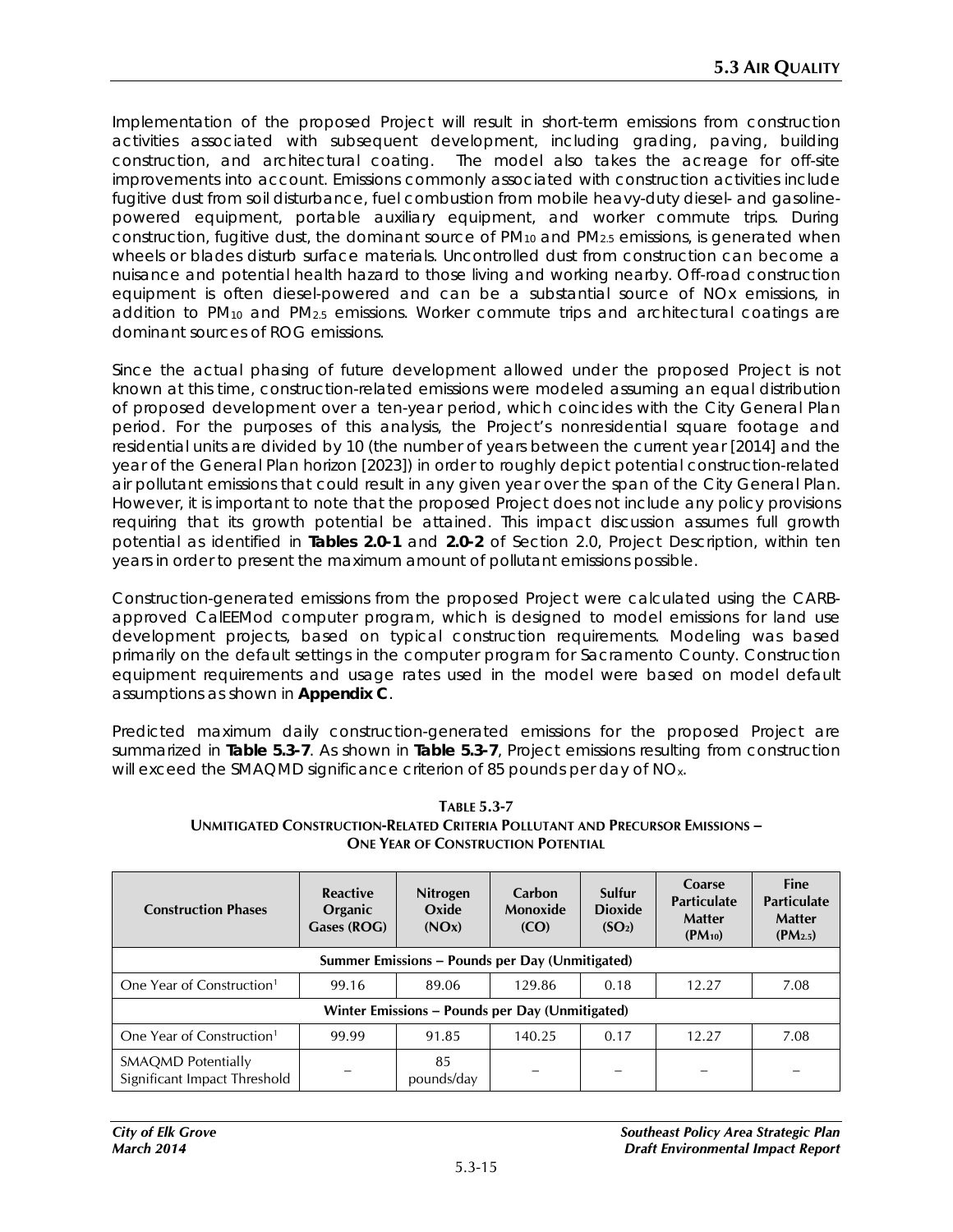| <b>Construction Phases</b>         | Reactive<br>Organic<br>Gases (ROG) | <b>Nitrogen</b><br>Oxide<br>(NOx) | Carbon<br><b>Monoxide</b><br>(CO) | Sulfur<br><b>Dioxide</b><br>(SO <sub>2</sub> ) | Coarse<br><b>Particulate</b><br><b>Matter</b><br>$(PM_{10})$ | <b>Fine</b><br><b>Particulate</b><br><b>Matter</b><br>$(PM_{2.5})$ |
|------------------------------------|------------------------------------|-----------------------------------|-----------------------------------|------------------------------------------------|--------------------------------------------------------------|--------------------------------------------------------------------|
| <b>Exceed SMAOMD</b><br>Threshold? | -                                  | Yes                               | $\overline{\phantom{0}}$          | $\overline{\phantom{0}}$                       | $\overline{\phantom{a}}$                                     | $\overline{\phantom{0}}$                                           |

Source: CalEEMod version 2013.2. <sup>1</sup>Building construction, paving, and painting activities assumed to occur simultaneously. Refer to *Appendix C for model data outputs.* 

As identified in **Table 5.3-7**, full growth potential under the proposed Project as identified in **Tables 2.0-1** and **2.0-2** of Section 2.0, Project Description, will exceed the SMAQMD NOx threshold. NOx emissions are primarily associated with use of diesel-powered construction equipment (e.g., graders, excavators, tractor/loader/backhoes, rubber-tired dozers).

Although the potential to locally exceed the PM10 and PM2.5 California ambient air quality standard exists with the proposed Project, the SMAQMD has no established daily thresholds for either of these pollutants during construction activities due to the temporary generation of these emissions. While construction impacts are temporary and will cease once construction is completed, they nevertheless will have an effect on particulate matter emissions while such activities occur. SMAQMD guidance recommends that all construction activities in the Sacramento Valley Air Basin adhere to SMAQMD Rule 403, which stipulates taking reasonable precautions to prevent the emissions of fugitive dust, such as using water or chemicals for control of dust in construction operations or limiting the speed of off-road construction equipment traveling across unpaved surfaces.

Since NOx emissions are projected to surpass thresholds, this is a **potentially significant** impact and mitigation is required. Furthermore, the SMAQMD recommends adherence to SMAQMD Rule 403 during all construction activities in order to address particulate matter emissions. The following mitigation addresses NOx emissions from diesel-powered construction equipment as well as particulate matter from fugitive dust.

## Mitigation Measures

**MM 5.3.1a** In order to comply with SMAQMD Rule 403, all construction contractors shall be required to water all exposed surfaces, graded areas, storage piles, and haul roads at least twice daily during construction. This requirement shall be included as a note in all future construction plans.

| Timing/Implementation:  | phases in the Project area | During all future grading and construction |  |
|-------------------------|----------------------------|--------------------------------------------|--|
| Enforcement/Monitoring: | <b>SMAOMD</b>              | City of Elk Grove Planning Department;     |  |

**MM 5.3.1b** In order to comply with SMAQMD Rule 403, all construction contractors shall limit vehicle speed for on-site construction vehicles to 15 mph. This requirement shall be included as a note on the improvement plan submittal of future development.

> *Timing/Implementation: During all future grading and construction phases in the Project area*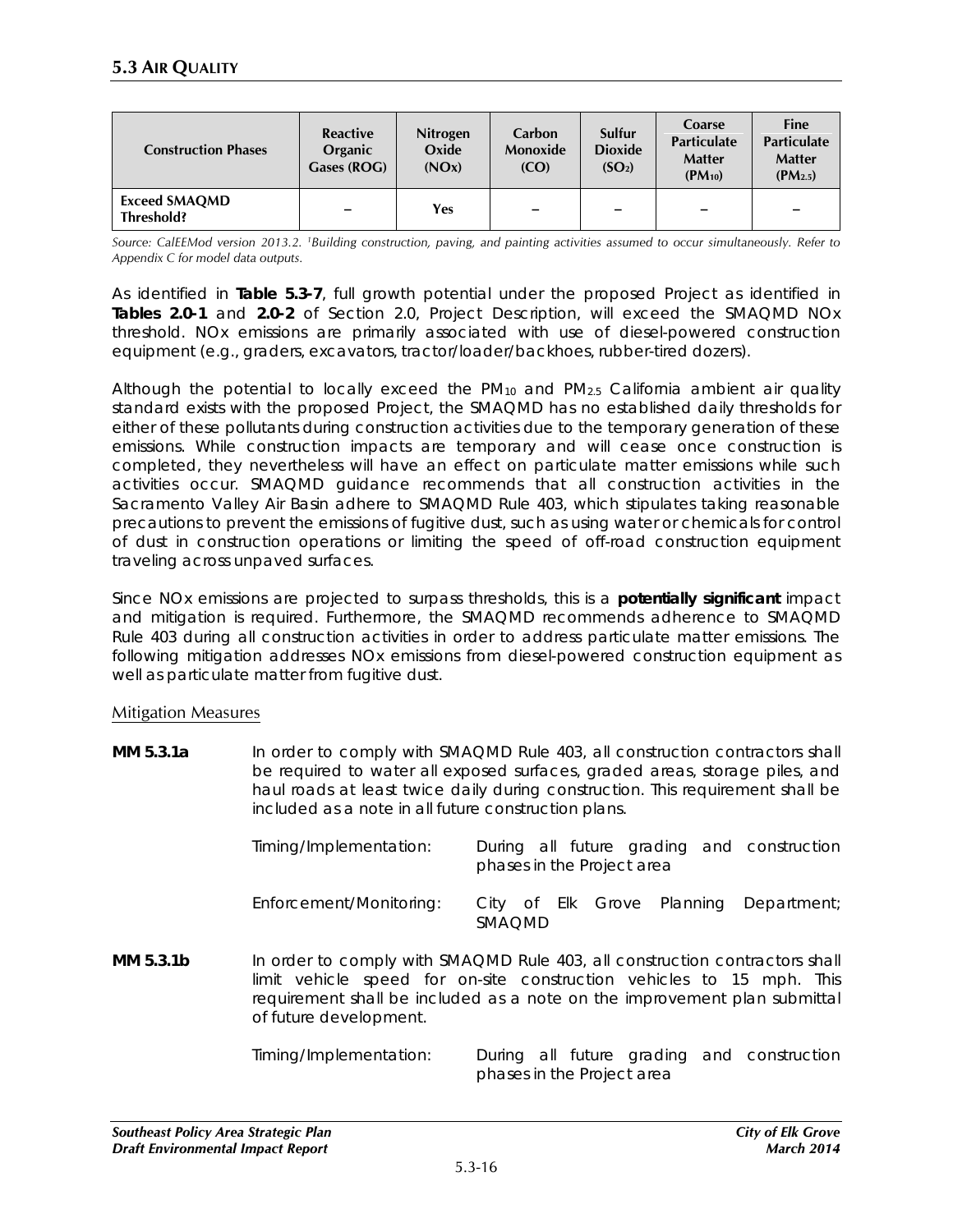*Enforcement/Monitoring: City of Elk Grove Planning Department; SMAQMD*

**MM 5.3.1c** In order to comply with SMAQMD Rule 403, all construction contractors shall wash dirt off construction vehicles and equipment within the staging area prior to leaving the construction site. Wet power vacuum street sweepers shall be used to remove any visible trackout mud or dirt on adjacent public roads at least once a day. Use of dry power sweeping is prohibited. This requirement shall be noted in improvement plans of future development.

> *Timing/Implementation: During all future grading and construction phases in the Project area Enforcement/Monitoring: City of Elk Grove Planning Department;*

> > *SMAQMD*

**MM 5.3.1d** In order to comply with SMAQMD Rule 403 when transporting soil or other materials by truck during construction activities, all contractors shall maintain 2 feet of freeboard, and the materials shall be covered. This requirement shall be noted in all future improvement plans.

| Timing/Implementation:  | phases in the Project area |  | During all future grading and construction |
|-------------------------|----------------------------|--|--------------------------------------------|
| Enforcement/Monitoring: | <b>SMAOMD</b>              |  | City of Elk Grove Planning Department;     |

**MM 5.3.1e** In order to reduce NOx emissions during all construction activities, all rubbertired dozers, graders, scrapers, excavators, and tractors shall be California Air Resources Board (CARB) Tier 3 Certified or better.[1](#page-18-0)

| Timing/Implementation:  | phases in the Project area |  |  | During all future grading and construction |
|-------------------------|----------------------------|--|--|--------------------------------------------|
| Enforcement/Monitoring: | <b>SMAOMD</b>              |  |  | City of Elk Grove Planning Department;     |

**MM 5.3.1f** In order to reduce NOx emissions, signage shall be posted during all construction activities stating the State-mandated prohibition of all on-site trucks idling in excess of 5 minutes under the Heavy-Duty Vehicle Idling Emission Reduction Program.

l

<span id="page-18-0"></span><sup>1</sup> The Clean Air Act of 1990 directed the EPA to study, and regulate if warranted, the contribution of off-road internal combustion engines to urban air pollution. The first federal standards (Tier 1) for new off-road diesel engines were adopted in 1994 for engines over 50 horsepower and were phased in from 1996 to 2000. In 1996, a Statement of Principles pertaining to off-road diesel engines was signed between the EPA, CARB, and engine makers (including Caterpillar, Cummins, Deere, Detroit Diesel, Deutz, Isuzu, Komatsu, Kubota, Mitsubishi, Navistar, New Holland, Wis-Con, and Yanmar). On August 27, 1998, the EPA signed the final rule reflecting the provisions of the Statement of Principles. The 1998 regulation introduced Tier 1 standards for equipment under 50 horsepower and increasingly more stringent Tier 2 and Tier 3 standards for all equipment with phase-in schedules from 2000 to 2008. As a result, all off-road, diesel-fueled construction equipment manufactured in 2006 or later has been manufactured to Tier 3 standards.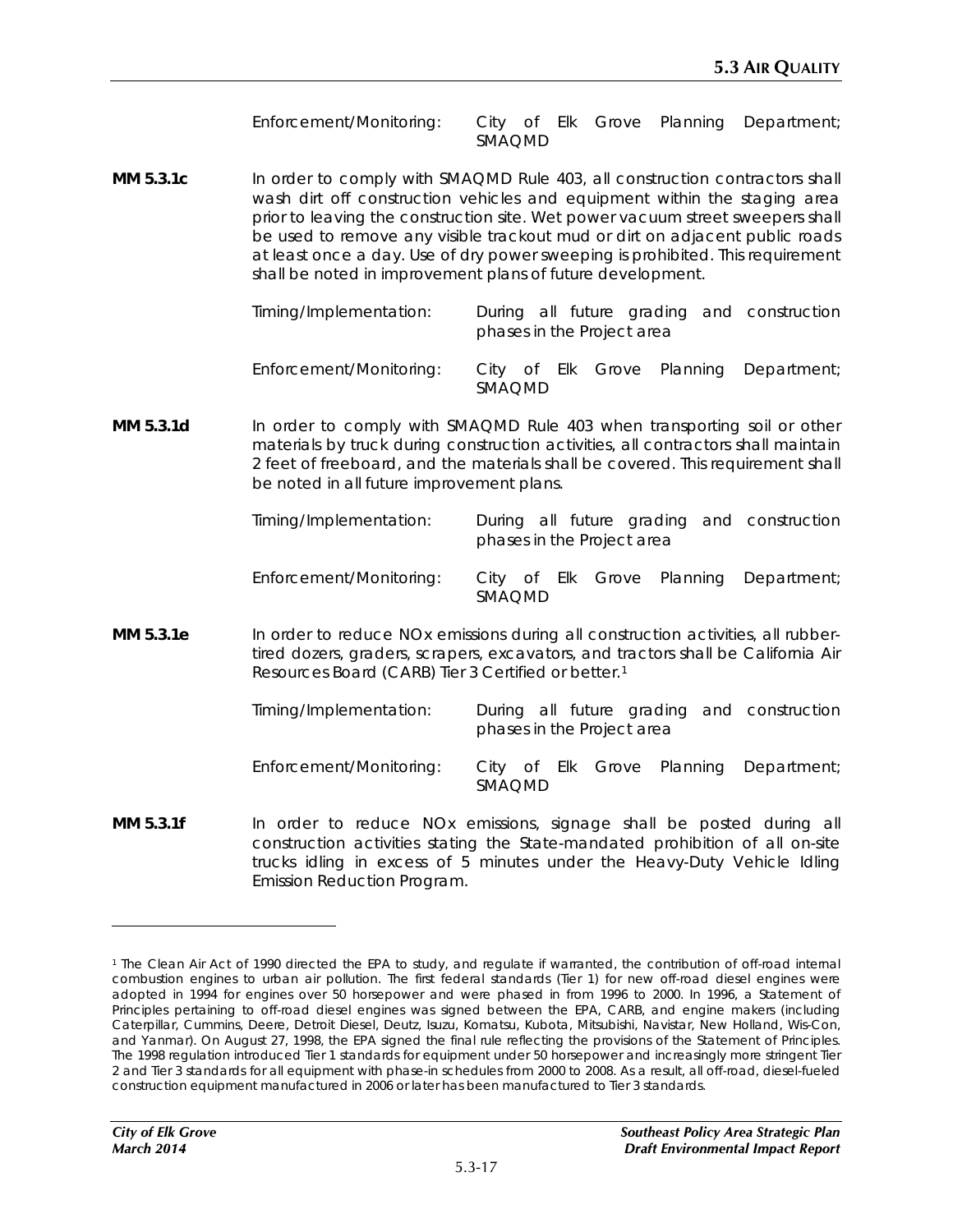| Timing/Implementation: |                            |  |  | During all future grading and construction |
|------------------------|----------------------------|--|--|--------------------------------------------|
|                        | phases in the Project area |  |  |                                            |
|                        |                            |  |  |                                            |

*Enforcement/Monitoring: City of Elk Grove Planning Department; CARB*

**MM 5.3.1g** In order to reduce NOx emissions, all construction contractors shall maintain all construction equipment in proper working condition according to manufacturers' specifications. The equipment must be checked by a certified mechanic and determined to be running in proper condition before it is operated.

| Timing/Implementation: |                            |  |  | During all future grading and construction |
|------------------------|----------------------------|--|--|--------------------------------------------|
|                        | phases in the Project area |  |  |                                            |

*Enforcement/Monitoring: City of Elk Grove Planning Department*

**Table 5.3-8** identifies the construction-generated emissions with implementation of mitigation measures **MM 5.3.1a, MM 5.3.1b,** and **MM 5.3.1g** (mitigation measures **MM 5.3.1c** through **MM 5.3.1f** cannot be quantified for reduction values due to limitations in the modeling software). As shown, the employment of off-road construction equipment manufactured to Tier 3 standards or higher during construction activities would reduce NOx emissions and the enforcement of SMAQMD Rule 403 stipulations would reduce PM emissions.

| <b>Construction Phases</b>                                | <b>Reactive Organic</b><br>Gases (ROG)        | Nitrogen Oxide<br>(NOx) | Coarse<br><b>Particulate Matter</b><br>$(PM_{10})$ | <b>Fine</b><br><b>Particulate Matter</b><br>$(PM_{2.5})$ |  |  |  |
|-----------------------------------------------------------|-----------------------------------------------|-------------------------|----------------------------------------------------|----------------------------------------------------------|--|--|--|
|                                                           | Summer Emissions – Pounds per Day (Mitigated) |                         |                                                    |                                                          |  |  |  |
| One Year of Construction <sup>1</sup>                     | 95.38                                         | 61.07                   | 10.52                                              | 4.72                                                     |  |  |  |
|                                                           | Winter Emissions – Pounds per Day (Mitigated) |                         |                                                    |                                                          |  |  |  |
| One Year of Construction <sup>1</sup>                     | 96.20                                         | 63.86                   | 10.52                                              | 4.73                                                     |  |  |  |
| <b>SMAQMD Potentially</b><br>Significant Impact Threshold |                                               | 85<br>pounds/day        |                                                    |                                                          |  |  |  |
| <b>Exceed SMAQMD</b><br>Threshold?                        |                                               | No                      |                                                    |                                                          |  |  |  |

**TABLE 5.3-8 MITIGATED CONSTRUCTION-RELATED CRITERIA POLLUTANT AND PRECURSOR EMISSIONS – ONE YEAR OF CONSTRUCTION POTENTIAL** 

Source: CalEEMod version 2013.2. <sup>1</sup>Building construction, paving, and painting activities assumed to occur simultaneously. Refer to *Appendix C for model data outputs.* 

As shown, construction-generated pollutant emissions associated with the proposed Project would not surpass any significance thresholds with the imposition of mitigation measures **MM 5.3.1a** through **MM 5.3.1g**. However, since actual phasing of future development allowed under the proposed Project is not known at this time, actual daily emissions would vary from day to day and would be dependent on the specific activities conducted. Therefore, it is possible that more than the assumed ten-year annualized construction rate could be under construction simultaneously during a given year and would generate combined construction emissions that could surpass this threshold and impact air quality. As such, construction-generated emissions of air pollutants could potentially exceed the SMAQMD's significance threshold for NOx. Thus, this impact is considered **significant and unavoidable**.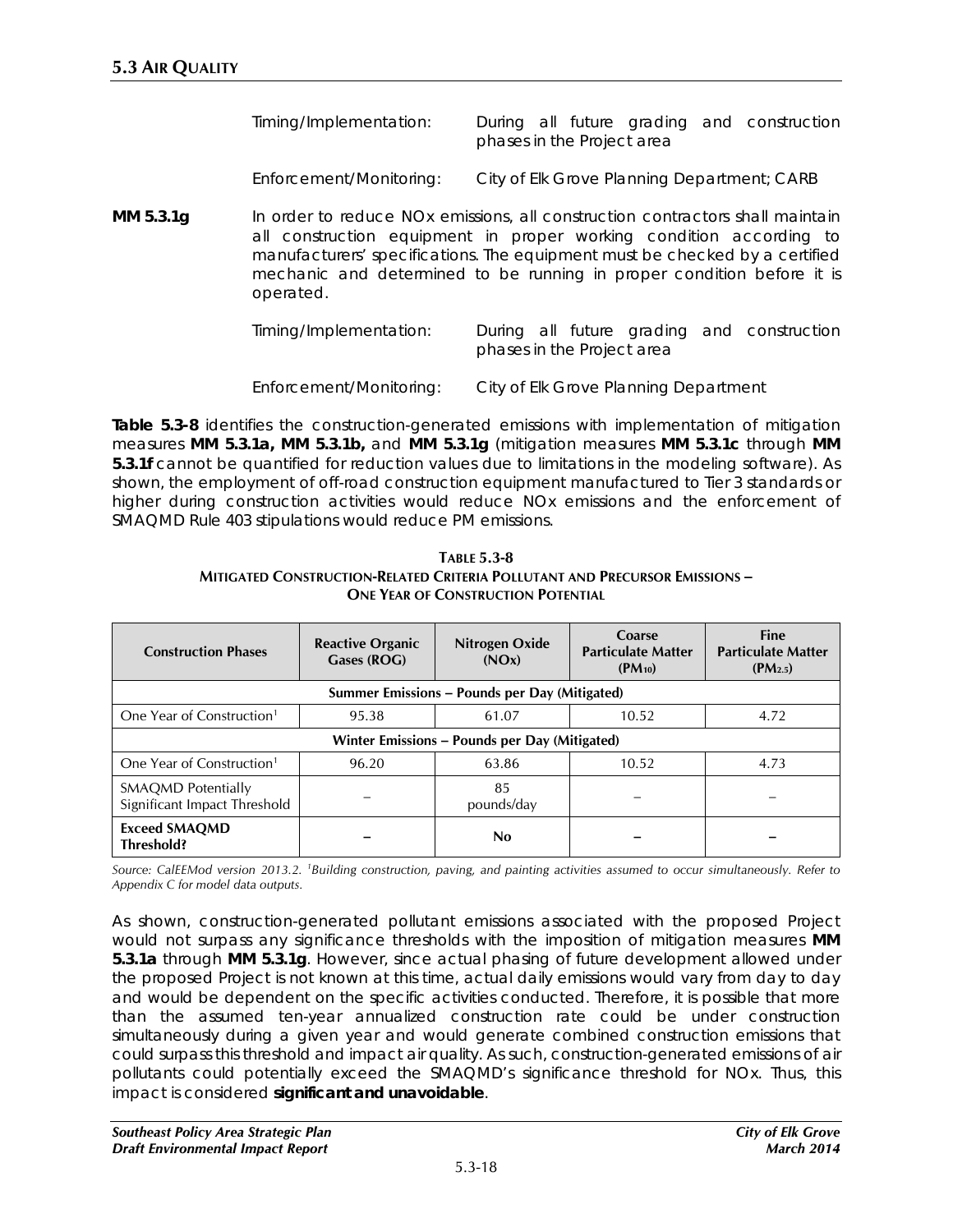# **Long-Term Increases of Criteria Air Pollutants (Standard of Significance 1)**

**Impact 5.3.2** The proposed Project could result in long-term operational emissions that could violate or substantially contribute to a violation of federal and state standards for ozone and coarse and fine particulate matter. This is considered a **significant** impact.

Implementation of the Project would result in long-term operational emissions of criteria air pollutants and ozone precursors (i.e., ROG and NOx). Project-generated increases in emissions would be predominantly associated with motor vehicle use. To a lesser extent, area sources, such as the use of natural-gas-fired appliances, landscape maintenance equipment, and architectural coatings, would also contribute to overall increases in emissions.

Operational emissions associated with buildout of the proposed Project were calculated using the CARB-approved CalEEMod computer program, which is designed to model emissions for land use development projects. Modeling was based primarily on the default settings in the computer program for Sacramento County. As discussed under Methodology, long-term operational emissions attributable to the Project without applicable CalEEMod mitigations are summarized in **Table 5.3-6**. Under this scenario, the Project would result in a maximum net increase of approximately 779.59 pounds per day (lbs/day) of ROG, 606.22 lbs/day of NOx, 608.95 lbs/day of PM10, and 173.43 lbs/day of PM2.5. (Note that emissions rates differ from summer to winter, because weather factors are dependent on the season, and these factors affect pollutant mixing/dispersion, ozone formation, etc.) Emissions resulting from Project buildout under this scenario would exceed the SMAQMD significance criteria.

As noted above, this baseline scenario does not account for characteristics of the Project that would result in reductions in emissions from the Project. The primary objective for the Southeast Policy Area Strategic Plan is to provide a range of job opportunities that are supported by a mix of residential densities and locally oriented retail uses. The Southeast Policy Area Strategic Plan, through its proposed Guiding Principles, would integrate with surrounding land uses through the incorporation of parks and open space, trails, and landscape buffers. The Project proposes a complete transportation network made up of roadways, sidewalks, trails, and transit (including light rail) that would allow for the safe and effective movement of people and goods within the plan and connect them with other parts of the City and region. Development would be of quality design and materials that contribute to the sense of place and identity for the area. As stated in Section 2.0, Project Description, most job-generating land uses would be located in the core area, including most of the Office, Light Industrial/Flex Space, and Mixed Use land uses planned for the Project. Residential densities have been laid out with the most intense residential areas closest to the core area, becoming less dense as the distance from the core area increases. This situates the highest densities and concentrations of both residents and jobs closest to transit and major roads. The Project also includes a mixed-use component, which would allow for the development of residential units and office and retail uses. The mixed-use areas would create a Village Center at the core of the Project area, which combines aspects of residential and nonresidential land uses to form a more urban development type, more dense than the rest of the City, including the development of a future light rail station. These development areas are expected to make use of vertical space, with retail uses on the ground floor and office or residential uses on upper floors. The core area has been designed to be centrally located within the Project area and to be easily accessible by a range of uses and services. As a result of these Project characteristics, the Project area would be less reliant upon automobiles and vehicle miles traveled would be reduced, and the Project would have a corresponding reduction in air pollutant emissions. Long-term operational emissions attributable to the proposed Project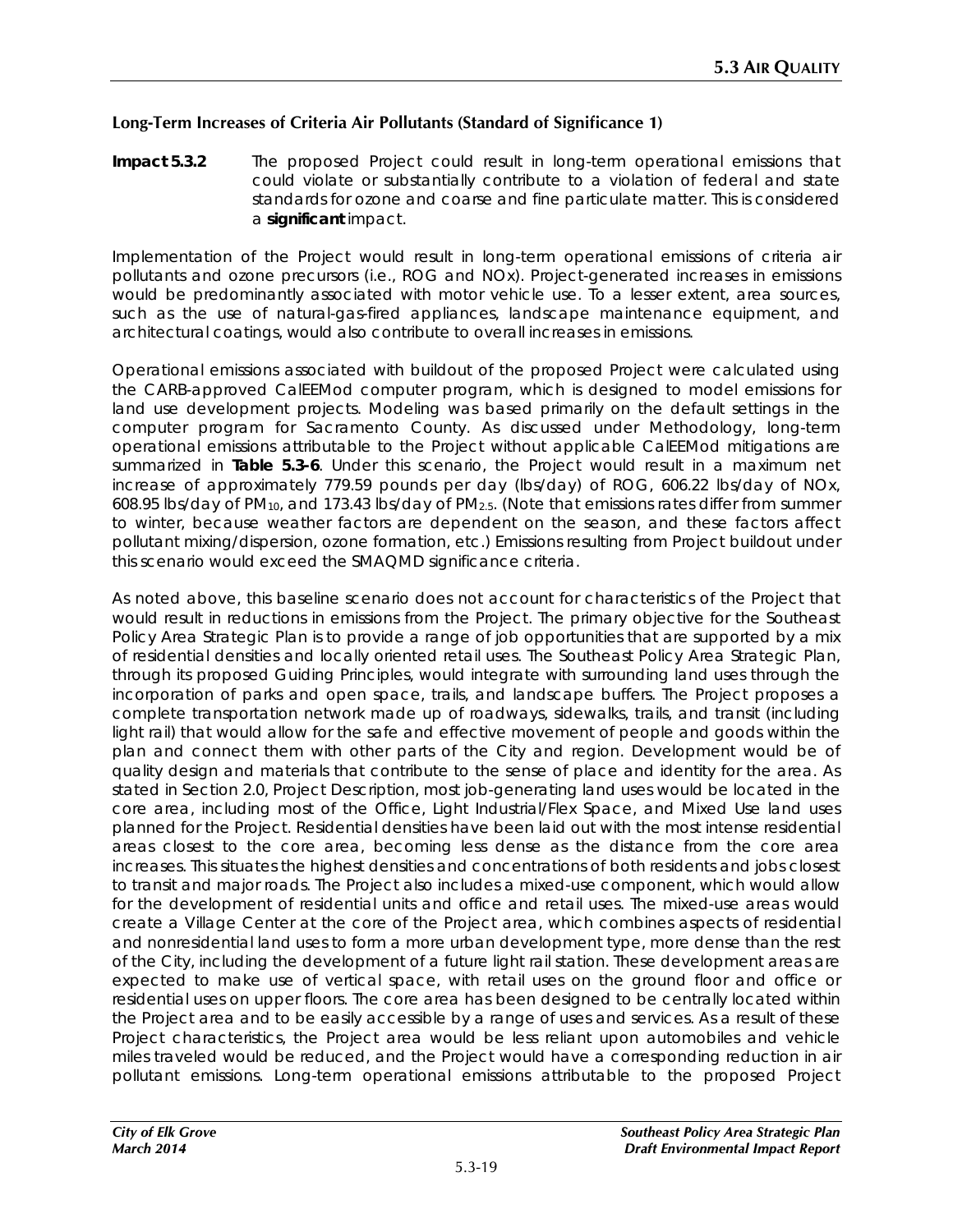accounting for land use plan and mixed-use characteristics of the proposed Project are shown in **Table 5.3-9**.

| <b>Operations</b>                             | <b>Reactive</b><br><b>Organic Gases</b><br>(ROG) | <b>Nitrogen</b><br>Oxide (NO <sub>x</sub> ) | Nitrogen<br>Oxide<br><b>Equivalents</b><br>(NO <sub>x</sub> e) | Coarse<br><b>Particulate</b><br>Matter (PM <sub>10</sub> ) | Coarse<br><b>Particulate</b><br>Matter (PM <sub>10</sub> ) |
|-----------------------------------------------|--------------------------------------------------|---------------------------------------------|----------------------------------------------------------------|------------------------------------------------------------|------------------------------------------------------------|
|                                               |                                                  |                                             | Summer Emissions – Pounds per Day (Mitigated)                  |                                                            |                                                            |
| Project Area - Buildout                       | 751.67                                           | 407.40                                      | 657.95                                                         | 392.78                                                     | 113.80                                                     |
| Percent Reduction from<br><b>Baseline</b>     | 4%                                               | 24%                                         | 17.5%                                                          | 35%                                                        | 34%                                                        |
| <b>Percent Reduction</b><br><b>Threshold</b>  |                                                  |                                             | 15%                                                            | 15%                                                        | 15%                                                        |
| <b>Achieve Necessary</b><br><b>Reduction?</b> |                                                  |                                             | Yes                                                            | Yes                                                        | Yes                                                        |
|                                               |                                                  |                                             | Winter Emissions - Pounds per Day (Mitigated)                  |                                                            |                                                            |
| Project Area - Buildout                       | 723.56                                           | 454.29                                      | 695.47                                                         | 392.82                                                     | 113.83                                                     |
| Percent Reduction from<br><b>Baseline</b>     | 3.5%                                             | 25%                                         | 19%                                                            | 35%                                                        | 34%                                                        |
| <b>Percent Reduction</b><br>Threshold         |                                                  |                                             | 15%                                                            | 15%                                                        | 15%                                                        |
| <b>Achieve Necessary</b><br><b>Reduction?</b> |                                                  |                                             | Yes                                                            | Yes                                                        | Yes                                                        |

**TABLE 5.3-9 LONG-TERM OPERATIONAL EMISSIONS ACCOUNTING FOR EFFICIENT LAND USE – PROJECT AREA BUILDOUT**

*Source: CalEEMod version 2013.2. To account for Southeast Policy Area Strategic Plan Guiding Principles, a project diversity metric of 9.5 dwellings per residential acreage and 49 jobs per "job acre" is employed in the modeling software. In addition, an increase in density and improvement of pedestrian network is accounted as well as the assumption that all future residents of the Project are located 1 mile from a job center and 1 mile from mass transit. Refer to Appendix C for model data outputs.* 

As previously described, City General Plan Policy CAQ-23 requires that all new development projects in Elk Grove which have the potential to result in substantial air quality impacts incorporate features to result in a reduction in emissions equal to 15 percent compared to an "unmitigated baseline" project. An unmitigated baseline project is a development project that is built and/or operated without the implementation of trip reduction, energy conservation, or similar features. As shown in **Table 5.3-9**, emissions reductions achieved by the Project as proposed would exceed the 15 percent requirement in General Plan Policy CAQ-23.

While the Project as proposed achieves the 15 percent reduction called for in the General Plan, the SMAQMD provides guidance for proposed projects to prepare and implement an Operational Air Quality Mitigation Plan (AQMP) that reduces ozone precursors (ROG and NOx) below an unmitigated project by 15 percent for projects considered in the State Implementation Plan. The SMAQMD provides direction that the AQMP should be included as a mitigation measure in the environmental document. The City is currently coordinating with SMAQMD staff for the preparation of the AQMP, and consistent with SMAQMD direction, a mitigation measure requiring the preparation of the AQMP is also included in this DEIR.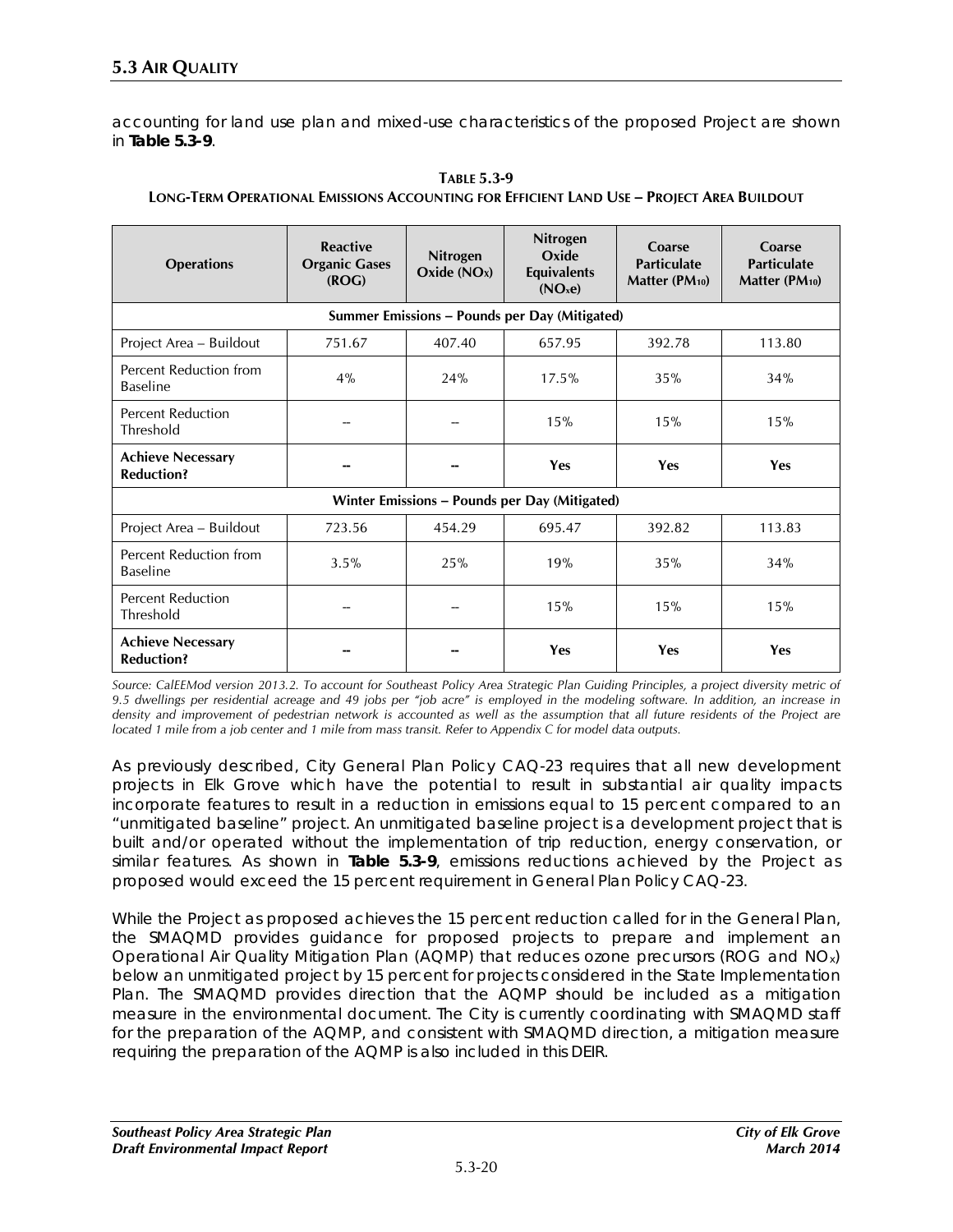The proposed Project would be consistent with City General Plan Policy CAQ-23 and achieve the SMAQMD's goal for NOxe reductions, but Project emissions would exceed the SMAQMD significance thresholds of 65 pounds per day of ROG and NOx. This would be a **potentially significant** impact.

#### Mitigation Measures

**MM 5.3.2** The City shall prepare an Air Quality Management Plan that demonstrates a 15 percent reduction in NOx equivalents for the Southeast Policy Area Project, compared to an unmitigated project. The Air Quality Management Plan shall be submitted to the Sacramento Metropolitan Air Quality Management District for review and endorsement.

| Timing/Implementation:  | Prior to final map approval |                                                                               |  |
|-------------------------|-----------------------------|-------------------------------------------------------------------------------|--|
| Enforcement/Monitoring: | <b>Management District</b>  | City of Elk Grove Planning Department;<br>Sacramento Metropolitan Air Quality |  |

The analysis prepared pursuant to SMAQMD guidance (SMAQMD 2013) demonstrates a NOxe reduction of more than 15 percent, as shown in **Table 5.3-9,** and reductions of coarse and fine particulate matter surpass 15 percent. Therefore, the proposed Project would be consistent with City General Plan Policy CAQ-23 and achieve the SMAQMD's goal for NOxe reductions. However, Project emissions would exceed the SMAQMD significance thresholds of 65 pounds per day of ROG and NOx. Therefore, operational emissions would represent a **significant and unavoidable** impact.

## **Exposes Sensitive Receptors to Substantial Carbon Monoxide Pollutant Concentrations (Standard of Significance 2)**

**Impact 5.3.3** The Project would not contribute to localized concentrations of mobile-source carbon monoxide that would exceed applicable ambient air quality standards. This is considered a **less than significant** impact.

The primary mobile-source criteria pollutant of local concern is carbon monoxide (CO). As noted previously, Sacramento County, which encompasses Elk Grove, is currently designated attainment for both California and national CO ambient air quality standards, and the county typically experiences low background CO concentrations.

Concentrations of CO are a direct function of the number of vehicles, length of delay, and traffic flow conditions. Transport of this criteria pollutant is extremely limited; CO disperses rapidly with distance from the source under normal meteorological conditions. Under certain meteorological conditions, however, CO concentrations close to congested intersections that experience high levels of traffic and elevated background concentrations may reach unhealthy levels, affecting nearby sensitive receptors. Given the high traffic volume potential, areas of high CO concentrations, or "hotspots," are typically associated with intersections that are projected to operate at unacceptable levels of service during the peak commute hours. Therefore, modeling is typically conducted for intersections that are projected to operate at unacceptable levels of service during peak commute hours.

The SMAQMD provides a two-tiered, project-level screening procedure to determine whether detailed CO hotspot modeling is required for a proposed development project (SMAQMD 2011).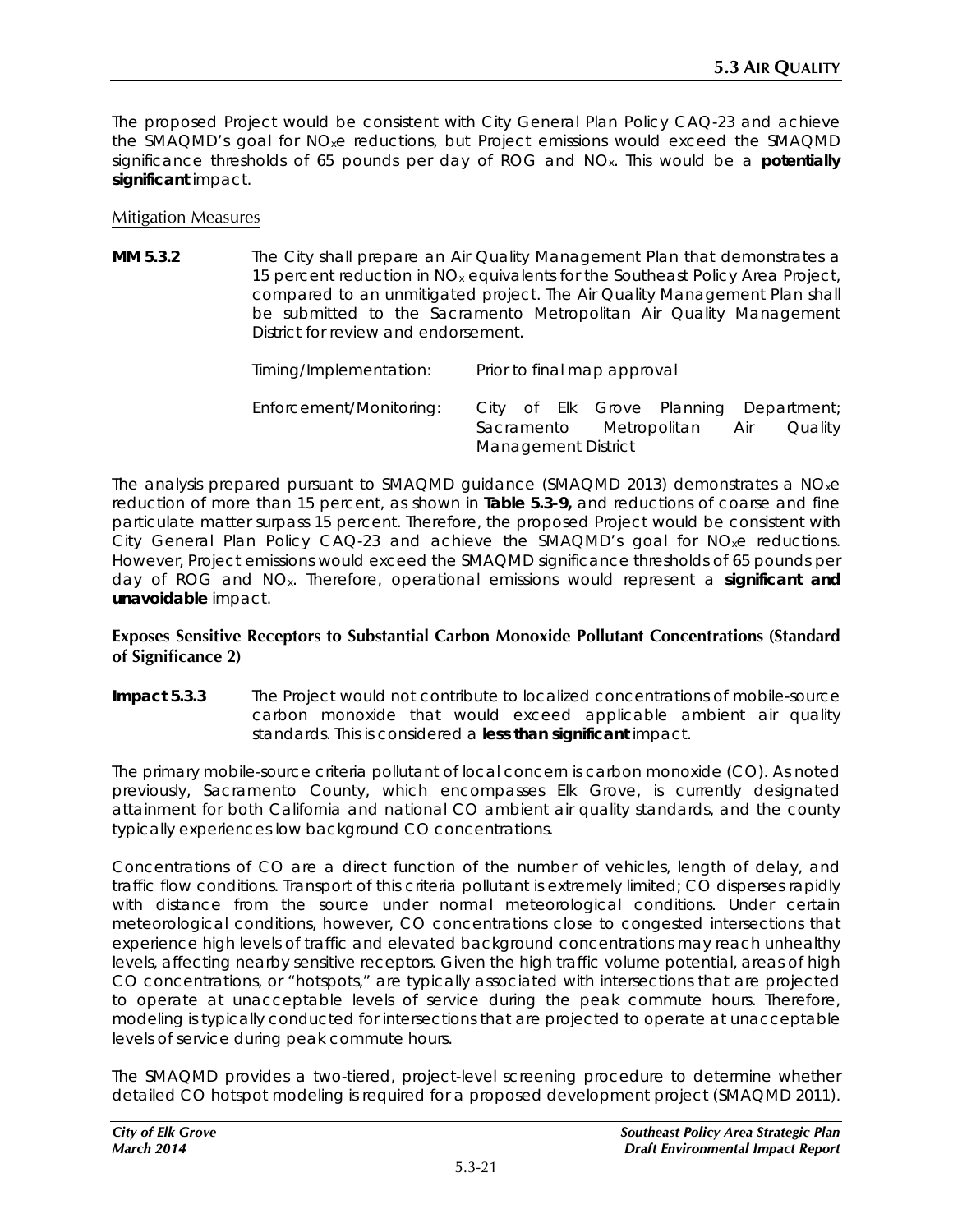This preliminary screening methodology provides lead agencies with a conservative indication of whether project-generated vehicle trips would result in the generation of CO emissions that contribute to an exceedance of the thresholds of significance. According to the SMAQMD, the proposed Project would result in a less than significant impact to air quality for local CO if:

- Traffic generated by the proposed Project would not result in deterioration of intersection level of service (LOS) to LOS E or F;[2](#page-23-0) or
- The Project would not contribute additional traffic to an intersection that already operates at LOS of E or F.

As identified in the transportation impact analysis prepared for the Project, most study intersections currently operate acceptably at LOS D or better during both peak hours (Fehr & Peers 2014, pp. 60–64). However, the addition of the proposed Project would result in unacceptable LOS E or F operations at several study intersections that cannot be mitigated to less than significant levels. These include the following:

- Elk Grove Boulevard/Bruceville Road LOS E during the PM peak hour
- Elk Grove Boulevard/Big Horn Boulevard LOS E during the AM peak hour and LOS F during the PM peak hour
- Elk Grove Boulevard/Laguna Springs Drive LOS E during the AM peak hour and PM peak hour
- Kammerer Road/Promenade Parkway LOS E during the PM peak hour

According to the SMAQMD, if the first tier of screening criteria is not met, the second tier of screening criteria is to be examined. The second tier of the screening criteria states that the proposed Project would result in a less than significant impact to air quality for local CO if:

- The Project will not result in an affected intersection experiencing more than 31,600 vehicles per hour;
- The Project will not contribute traffic to a tunnel, parking garage, bridge underpass, urban street canyon, or below-grade roadway, or other locations where horizontal or vertical mixing of air will be substantially limited; and
- The mix of vehicle types at the intersection is not anticipated to be substantially different from the County average (as identified by the EMFAC or CalEEMod models).

According to the transportation impact analysis prepared for the Project, none of the intersections identified above would accommodate more than 31,600 vehicles per hour (Fehr & Peers 2014, Appendix 5.13). For instance, the Elk Grove Boulevard/Bruceville Road intersection will experience 7,080 vehicle trips during the PM peak hour and 5,900 vehicles at the AM peak hour, and the Elk Grove Boulevard/Big Horn Boulevard intersection will experience 7,610 vehicle trips during the PM peak hour and 7,370 vehicles at the AM peak hour. The Elk Grove

-

<span id="page-23-0"></span><sup>&</sup>lt;sup>2</sup> Level of service (LOS) is a measure used by [traffic engineers](http://en.wikipedia.org/wiki/Transport_traffic_engineering) to determine the effectiveness of transportation infrastructure. LOS is most commonly used to analyze intersections by categorizing traffic flow with corresponding safe driving conditions. LOS A is considered the most efficient level of service and LOS F the least efficient.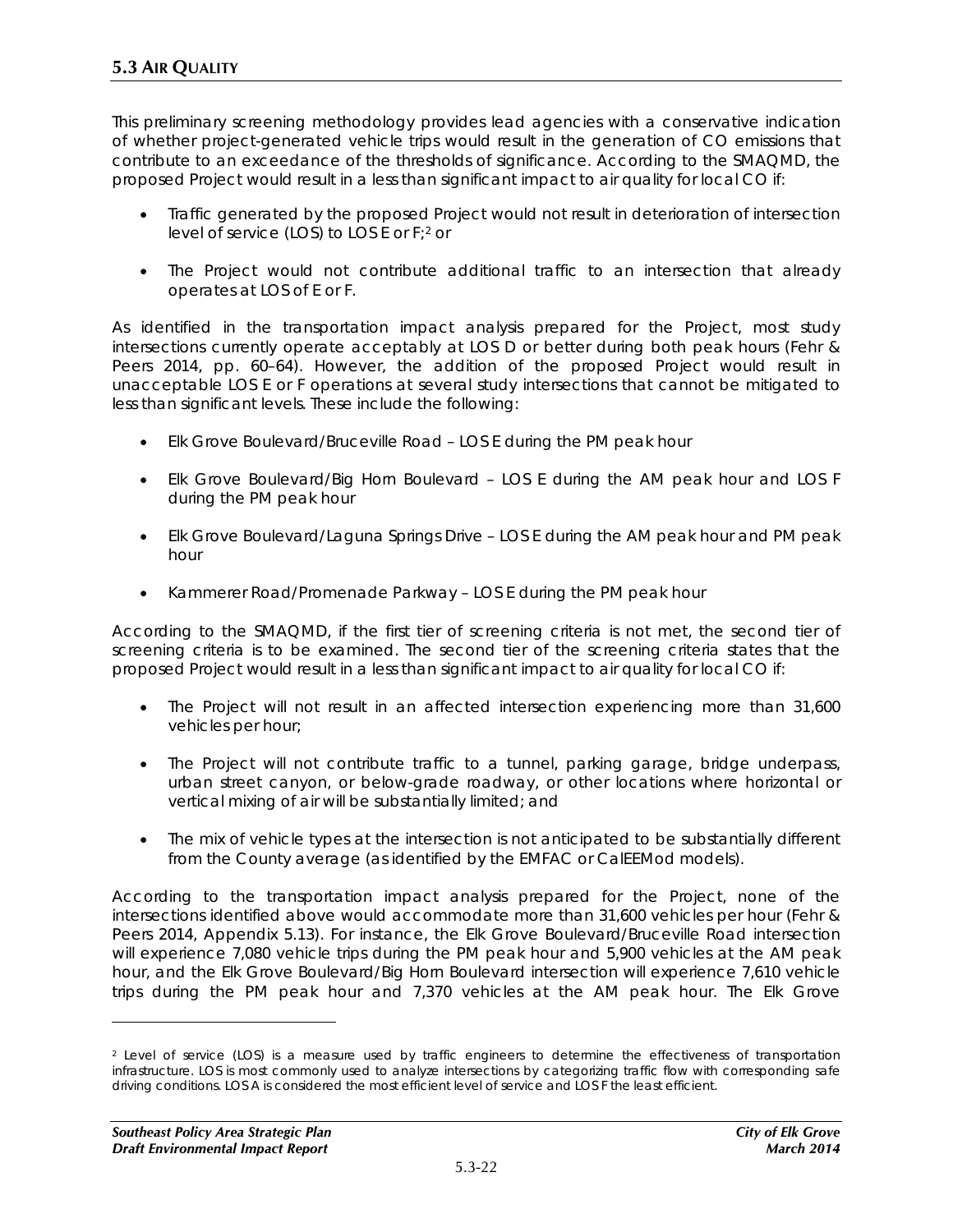Boulevard/Laguna Springs Drive intersection will experience 6,590 vehicle trips during the PM peak hour and 6,220 vehicles at the AM peak hour, and the Kammerer Road/Promenade Parkway intersection will experience 7,520 vehicle trips during the PM peak hour and 6,400 vehicles at the AM peak hour. In addition, the Project would not contribute traffic to a tunnel, parking garage, bridge underpass, urban street canyon, or below-grade roadway, and the mix of vehicle types is not anticipated to be any different from the county average. As such, the proposed Project would not exceed the SMAQMD's significance thresholds for carbon monoxide. This would be considered a **less than significant** impact.

#### Mitigation Measures

None required.

#### **Exposure of Sensitive Receptors to Toxic Air Contaminant Pollutant Concentrations (Standard of Significance 2)**

**Impact 5.3.4** The proposed Project could result in increased exposure of existing or planned sensitive land uses to stationary or mobile-source TACs that would exceed applicable standards. As a result, this impact is considered **potentially significant**.

Sensitive land uses are generally defined as locations where people reside or where the presence of air emissions could adversely affect the use of the land. Typical sensitive receptors include residents, schoolchildren, hospital patients, and the elderly.

#### Short-Term Construction Sources

Potential sources of TACs associated with construction-related activities are primarily associated with the diesel PM associated with the use of diesel-powered construction equipment. CARB identified particulate exhaust emissions from diesel-fueled engines as a toxic air contaminant in 1998.

Health-related risks associated with diesel PM are primarily linked to long-term exposure and the associated risk of contracting cancer. According to the Office of Environmental Health Hazard Assessment (OEHHA) (2003), the calculation of cancer risk associated with exposure to TACs should be based on a 70-year period of exposure; however, such assessments should be limited to the period/duration of activities associated with the Project. Thus, the duration of the proposed construction activities would only constitute a small percentage of the total 70-year exposure period. As previously stated, the actual phasing of future construction allowed under the proposed Project is not known at this time. However, while it is not anticipated that construction of the entire Project area will last 70 years, the construction of uses allowed in the Project area could occur over several years. This is considered a potentially significant impact.

In order to ensure that no negative effects result from short-term construction-related TAC generation, the SMAQMD recommends implementation of SMAQMD Basic Construction Emission Control Practices, such as those contained in SMAQMD Rule 403 and required under mitigation measures **MM 5.3.1a** through **MM 5.3.1d** and **MM 5.3.1f** through **MM 5.3.1g**. In addition, SMAQMD recommends their Enhanced Exhaust Control Practices for off-road construction equipment, which reduce particulate exhaust emissions by 45 percent and regulate the opacity of exhaust from all off-road diesel-powered equipment.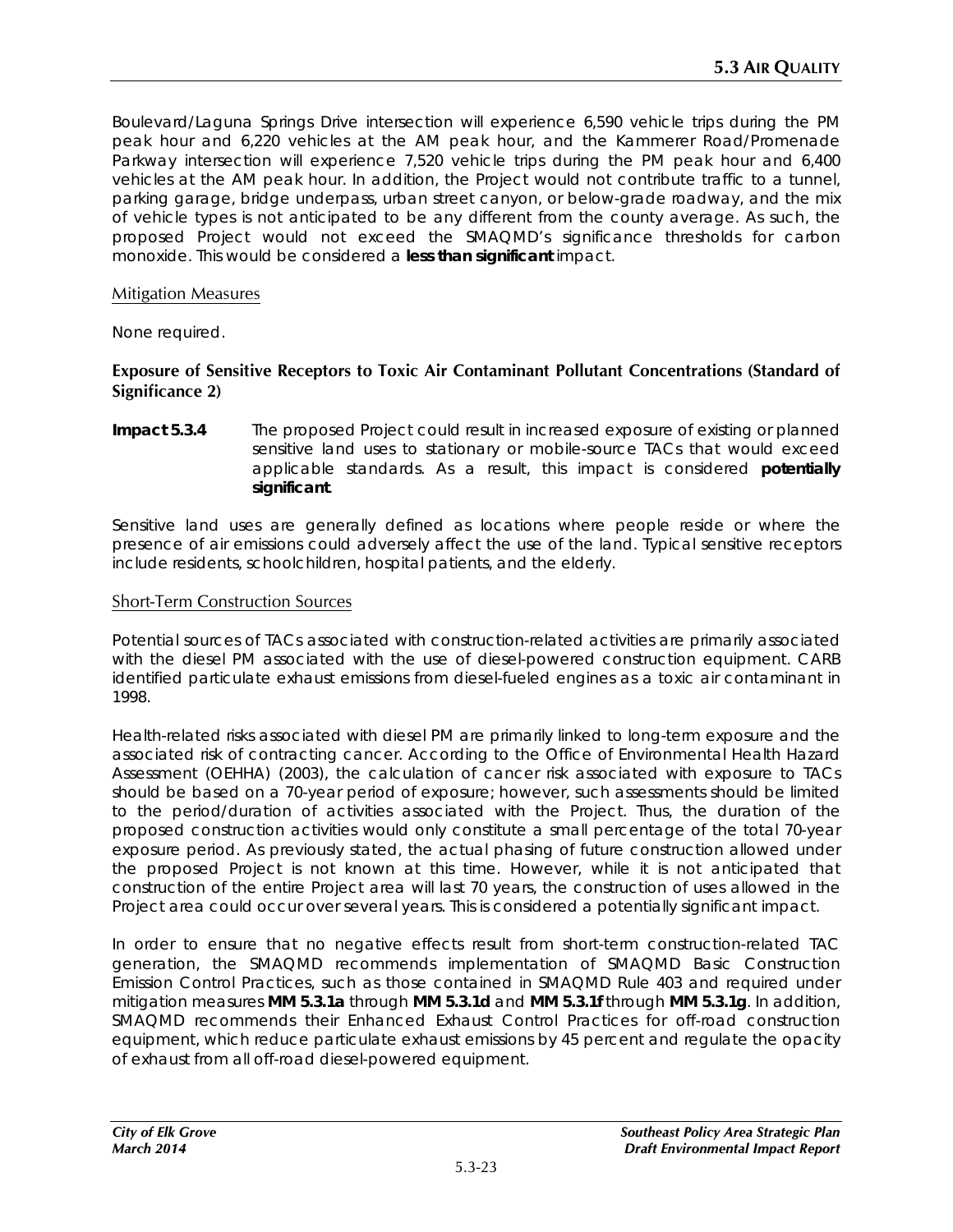#### Mitigation Measures

**MM 5.3.4a** Subsequent development projects within the Project area shall provide a plan for approval by the SMAQMD demonstrating that the heavy-duty (50 horsepower [hp] or more) off-road vehicles to be used in the construction of the Project, including owned, leased, and subcontractor vehicles, will achieve a project-wide fleet-average 20 percent NOx reduction and 45 percent particulate reduction compared to the most recent CARB fleet average. Acceptable options for reducing emissions may include use of late model engines, low-emission diesel products, alternative fuels, engine retrofit technology, after-treatment products, and/or other options as they become available.

| Timing/Implementation:  | Plan shall be submitted to the SMAQMD for<br>review and approval prior to approval of<br>improvement plans and shall be implemented<br>during all grading and construction within the<br>Project area |
|-------------------------|-------------------------------------------------------------------------------------------------------------------------------------------------------------------------------------------------------|
| Enforcement/Monitoring: | City of Elk Grove Planning Department;<br><b>SMAQMD</b>                                                                                                                                               |

**MM 5.3.4b** Subsequent development projects within the Project area shall ensure that emissions from all off-road diesel powered equipment used do not exceed 40 percent opacity for more than 3 minutes in any one hour. Any equipment found to exceed 40 percent opacity (or Ringelmann 2.0) shall be repaired immediately. Noncompliant equipment shall be documented and a summary provided to the City Planning Department and the SMAQMD monthly. A visual survey of all in-operation equipment shall be made at least weekly, and a monthly summary of the visual survey results shall be submitted throughout the duration of construction, except that the monthly summary shall not be required for any 30-day period in which no construction activity occurs. The monthly summary shall include the quantity and type of vehicles surveyed and the dates of each survey. The SMAQMD and/or other officials may conduct periodic site inspections to determine compliance. Nothing in this measure shall supersede other SMAQMD or State rules or regulations.

| Timing/Implementation:  | During all grading and construction within the<br>Project area |
|-------------------------|----------------------------------------------------------------|
| Enforcement/Monitoring: | City of Elk Grove Planning Department;<br><b>SMAOMD</b>        |

Implementation of mitigation measures **MM 5.3.4a** and **MM 5.3.4b** would reduce NOx emissions by 20 percent and particulate exhaust emissions by 45 percent according to the SMAQMD. As a result of these reductions, diesel PM generated by Project construction would not be expected to create conditions where the probability of contracting cancer is greater than 10 in 1 million for nearby receptors. Associated impacts would be **less than significant**.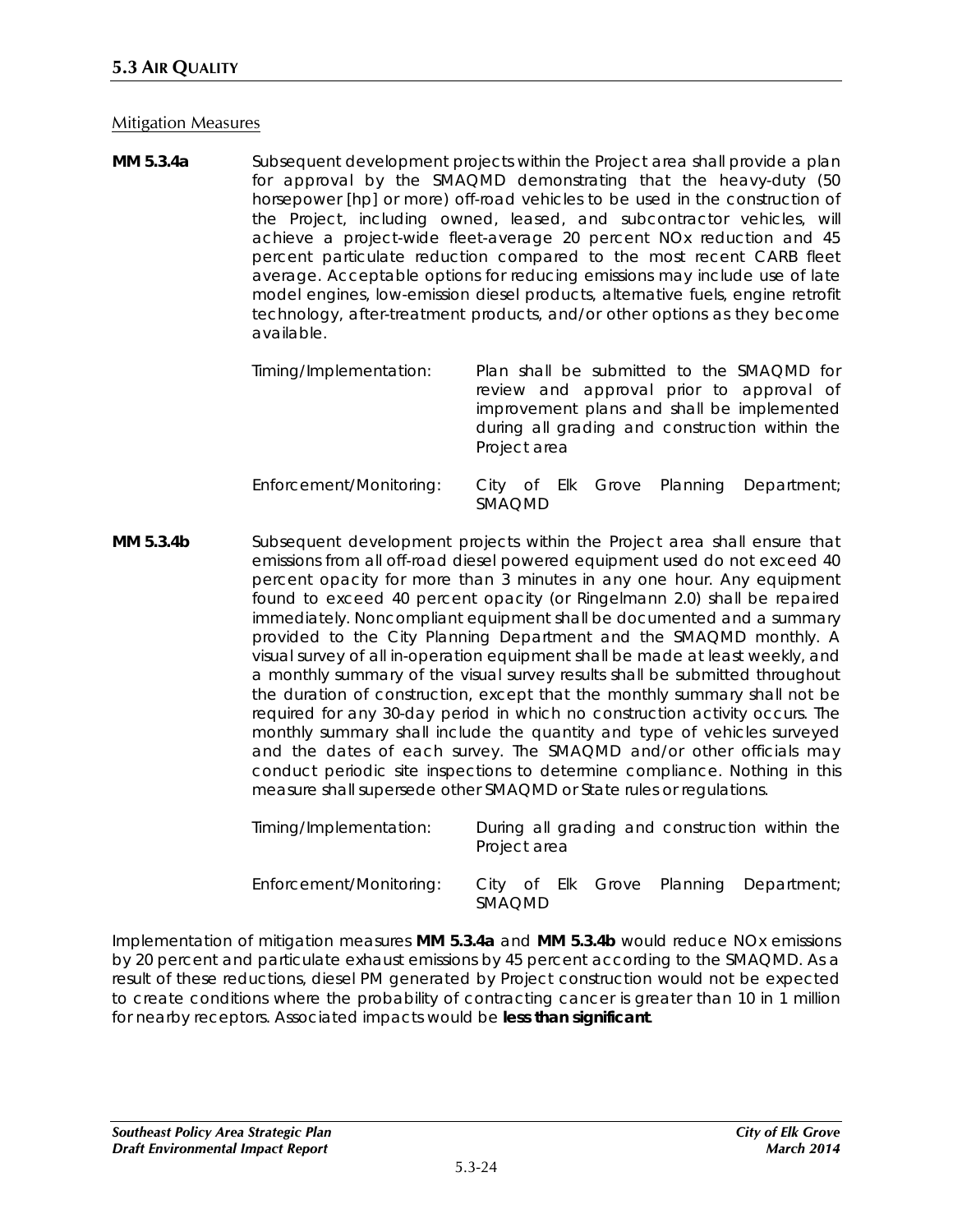## Long-Term Operational Sources

According to the SMAQMD, when a project would include the development of new sensitive receptors, such as residences, schools, and parks, all sources of TACs that could potentially affect the proposed development within a half mile (2,640 feet) of the Project area should be analyzed. According to CARB's (2004) Community Health Air Pollution Information System, there are no stationary sources of TACs with a half mile of the Project area. This search was augmented by the EPA's (2013) National Toxic Program Release Chemical Report, which identifies that the nearest stationary source of toxics to the Project area is located at Dwight Road over 4 miles to the northwest. Therefore, there are no sources of stationary emitting sources of TACs within a half mile (2,640 feet) of the Project area.

In the case that a new stationary source of TACs is proposed to be sited within or in the vicinity of the Project area, it would subject to the rules under SMAQMD Regulation 2, Permits. Under this regulation, each new stationary source is evaluated by the SMAQMD to determine whether it has the potential to emit TACs. The SMAQMD would assess the impact from TACs based on its guidance document, *Supplemental Risk Assessment Guidelines for New and Modified Sources*, as well guidance documents from Office of Environmental Health Hazard Assessment (OEHHA), CARB and the California Air Pollution Control Officers Association. The SMAQMD requires emission controls, similar to Best Available Control Technology (BACT), called Toxic Best Available Control Technology (T-BACT) for certain sources. In addition to T-BACT requirements, permits for equipment that may emit TACs may also contain conditions required by the National Emission Standards for Hazardous Air Pollutants (NESHAPs) and Air Toxic Control Measures (ATCMs) promulgated by the EPA and CARB, respectively. In short, a new stationary source of TACs would not receive the authority to construct or permit to operate if it would result in:

- An incremental increase in cancer risk greater than 10 in one million at any off-site receptor; and/or
- An off-site ground-level concentration of non-carcinogenic TACs generated from the use that would result in a Hazard Index greater than 1 (unless approved by OEHHA).

These permitting requirements are identical to the SMAQMD's thresholds of significance for TACs generated by stationary sources or land uses that include non-permitted sources (e.g., truck distribution yards). Therefore, lead agencies can determine that a new stationary source of TACs that attains the authority to construct and permit to operate from the district would not exceed the SMAQMD's applicable TAC thresholds of significance.

Major freeways and major roadways, defined by CARB as facilities that accommodate more than 100,000 daily vehicle trips, are another source of TACs. Locating sensitive land uses such as residences, schools, or parks near major freeways and major roadways that accommodate more than 100,000 daily vehicle trips could result in negative health effects, as these roadways are sources of diesel PM.

In April 2005, CARB released the *Air Quality and Land Use Handbook: A Community Health Perspective*, which offers guidance on siting sensitive land uses in proximity to sources of air toxics. The handbook recommends that sensitive land uses be sited no closer than 500 feet from a major freeway or major roadway, a buffer area that was developed to protect sensitive receptors from exposure to diesel PM, which was based on traffic-related studies that showed a 70 percent drop in particulate matter concentrations at a distance of 500 feet from the roadway. Presumably, acute and chronic risks as well as lifetime cancer risk due to diesel PM exposure are lowered proportionately.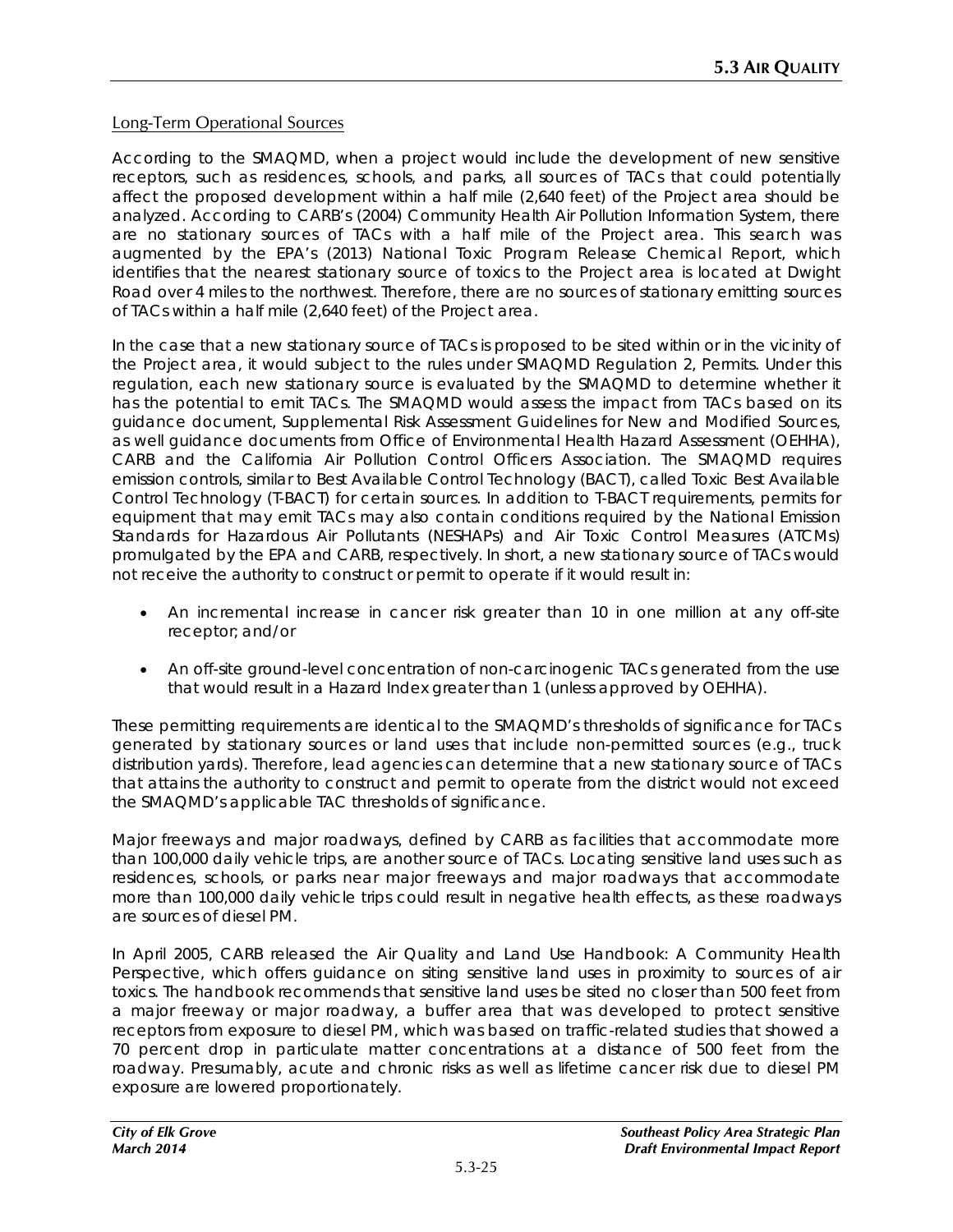The nearest freeway in relation to the Project area is State Route (SR) 99, adjacent to the northeastern boundary of the Project area. SR 99 is a north–south freeway that provides a connection between all of the major cities in the Central Valley, from Sacramento and Stockton in the north to the cities of Modesto, Merced, Fresno, and Bakersfield in the south. SR 99 is the most heavily traveled traffic facility in the Project area vicinity. The segment of SR 99 adjacent to the Project area averages 70,000 vehicle trips daily, which is under the CARB-defined trip threshold of 100,000 daily trips to be considered a major freeway. Furthermore, a review of the proposed land use plan (see **Figure 2.0-3**) shows that office land uses are proposed for the areas adjacent to SR 99; this land use is not considered a sensitive receptor. The proposed sensitive land use nearest to SR 99 (residential) is more than 1,000 feet west of SR 99, which is beyond the CARB-recommended buffer of 500 feet. Therefore, the segment of SR 99 adjacent to the Project area is not considered a major freeway segment, and all proposed Project area sensitive land uses will be located beyond the recommended buffer area associated with a major freeway segment. Thus, the proposed Project would not expose existing or planned sensitive land uses to stationary or mobile-source TACs and therefore would result in a **less than significant** impact.

## Mitigation Measures

None required.

## **Exposure of Sensitive Receptors to Odorous Emissions (Standard of Significance 3)**

**Impact 5.3.5** Implementation of the proposed Project would not result in increased exposure of sensitive receptors to odorous emissions. As a result, potential exposure of sensitive receptors to odors would be considered **less than significant**.

The occurrence and severity of odor impacts depends on numerous factors, including the nature, frequency, and intensity of the source, wind speed and direction, and the sensitivity of the receptors. While offensive odors rarely cause any physical harm, they can be unpleasant and lead to distress among the public and generate citizen complaints to local governments and regulatory agencies. Land uses commonly considered to be potential sources of odorous emissions include wastewater treatment plants, sanitary landfills, food processing facilities, chemical manufacturing plants, rendering plants, paint/coating operations, and agricultural feedlots and dairies.

While implementation of the proposed Project could result in the development of industrial land uses that could be a source of odors, the actual uses that would be developed is not known at this time, as no specific development projects are currently proposed. Therefore, the evaluation of specific odor impacts would be speculative for the purposes of this analysis. However, future development allowed under the proposed Project would be subject to City General Plan Policy AQ-22, which requires the provision of buffers between sensitive land uses and sources of odor. Therefore, future development allowed under the proposed Project would be subject to a review of proposed land uses for compatibility with each other as well as with existing land uses, and buffer areas to protect development from odor impacts will be established between incompatible uses.

No major sources of odors were identified in the vicinity of the Project area that could potentially affect proposed on-site land uses, with the exception of existing dairy operations scattered throughout the Project area and vicinity. However, City General Plan Policy AG-4 states that prospective buyers of agricultural land or property adjacent to agricultural land are required to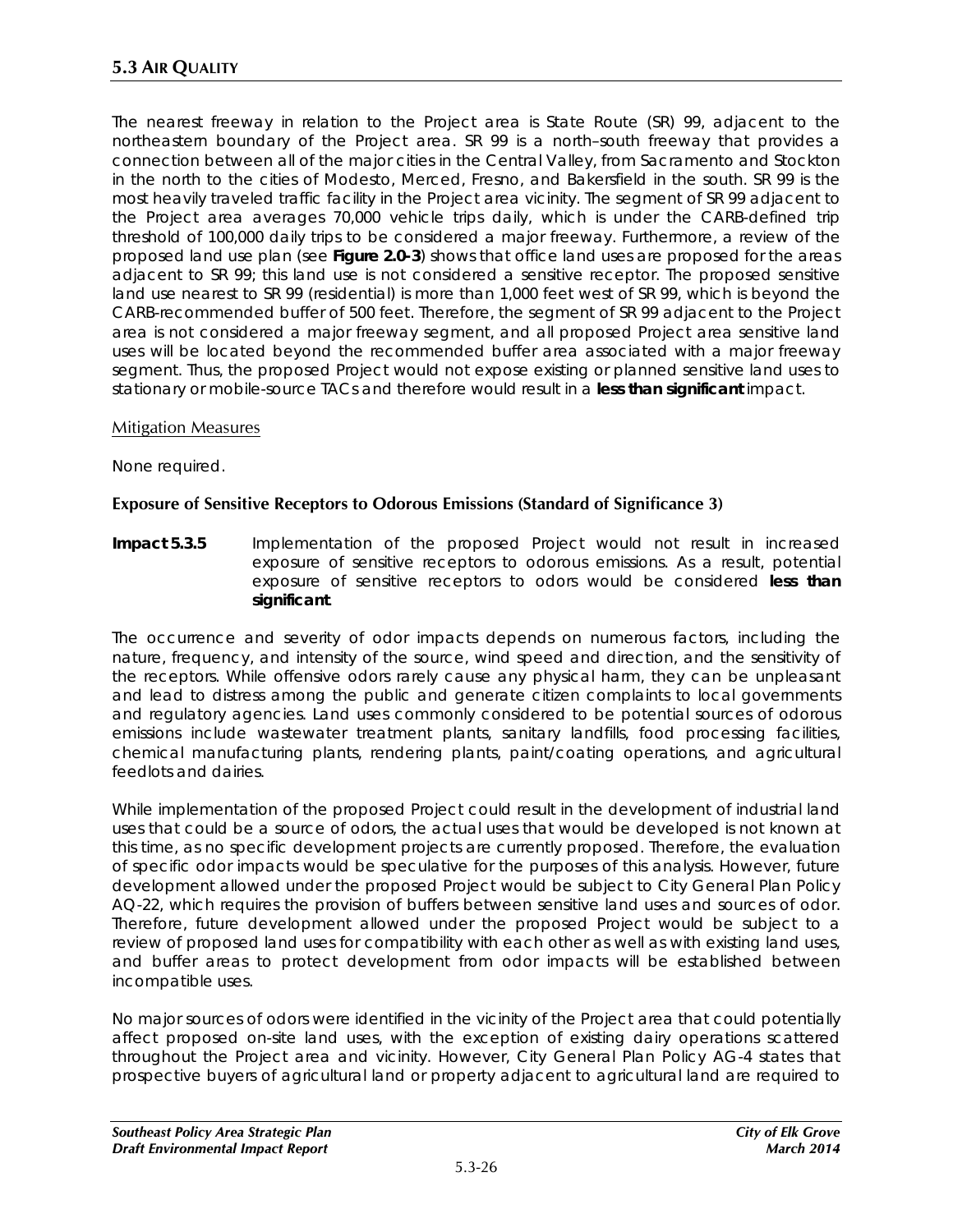be notified through the title report that they could be subject to inconvenience or discomfort, including odors, resulting from accepted farming activities.

As a result of the General Plan requirement to review proposed land uses for compatibility with each other as well as with existing land uses in terms of odors on a case-by-case basis, exposure of sensitive receptors to odorous emissions would be considered **less than significant**.

#### Mitigation Measures

None required.

# **5.3.4 CUMULATIVE SETTING, IMPACTS, AND MITIGATION MEASURES**

## CUMULATIVE SETTING

The cumulative setting for air quality is the Sacramento Valley Air Basin. The SVAB includes the counties of Sacramento, Placer, Yuba, Sutter, and parts of Solano and Yolo counties. The climate and geography of the lower SVAB severely limits the dilution and transportation of any air pollutants that are released to the atmosphere. At current levels of development (residential, commercial, industrial, etc.) and activity, the air basin exceeds the state/federal ambient standards for particulates and ozone. As a result, the region is required to submit air quality attainment plans (i.e., Sacramento Area Regional Ozone Attainment Plan and/or the Sacramento Area Regional PM<sub>10</sub> Attainment Plan) that present comprehensive strategies to reduce air pollutant emissions from stationary, area, mobile, and indirect sources. Such strategies include the adoption of rules and regulations, enhancement of CEQA participation, implementation of a new and modified indirect source review program, adoption of local air quality plans, and stationary-, mobile-, and indirect-source control measures. Cumulative growth in population, vehicle use, and industrial activity in the SVAB region could inhibit efforts to improve regional air quality and attain the ambient air quality standards. For example, the Capitol Southeast Connector project has proposed to construct a 35‐mile‐long multimodal transportation facility that will link communities in Sacramento and El Dorado counties, including Elk Grove, Rancho Cordova, Folsom, and El Dorado Hills. According to the draft EIR prepared for the Capitol Southeast Connector project (JPA 2011), it will have a significant cumulative impact on NOx emissions and there is no feasible mitigation to reduce NOx emissions to a less than significant level. Therefore, the combined emissions from the Capitol Southeast Connector project and the proposed Project would also exceed significance thresholds.

## CUMULATIVE IMPACTS AND MITIGATION MEASURES

## **Result in a Cumulatively Considerable Net Increase in Nonattainment Criteria Pollutant (Standards of Significance 4 and 5)**

**Impact 5.3.6** The proposed Project in combination with growth throughout the air basin will exacerbate existing regional problems with ozone and particulate matter. This is considered a **cumulatively considerable** impact.

Due to the region's nonattainment status for ozone and PM, if Project-generated emissions of either of the ozone precursor pollutants (i.e., ROG and NOx) or PM exceed the long-term SMAQMD thresholds, then the Project's cumulative impacts will be considered significant as determined by the SMAQMD. In addition, if the Project results in a change in land use and corresponding increases in vehicle miles traveled (VMT), the regional emissions inventories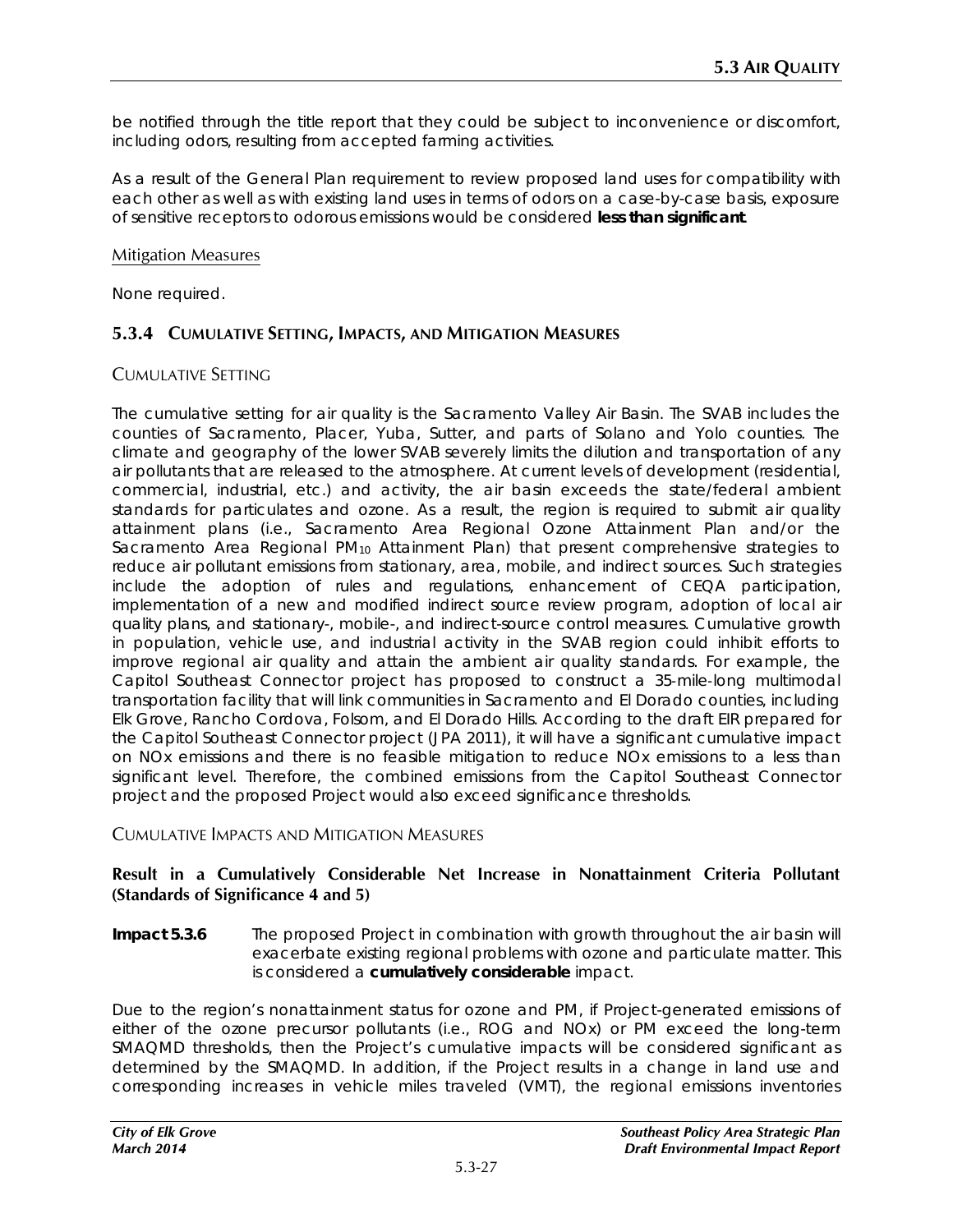contained in regional air quality control plans, such as the Sacramento Area Regional Ozone Attainment Plan and/or the Sacramento Area Regional PM<sub>10</sub> Attainment Plan, may not account for the resultant increase in VMT. Substantial increases in VMT that are not accounted for in the emissions inventory may result in a considerable cumulative contribution to the region's existing air quality nonattainment status.

As discussed in Impact 5.3.2, predicted long-term operational emissions attributable to the proposed Project would exceed SMAQMD significance thresholds. Furthermore, the proposed Project will require the approval of a rezone to Special Planning Area District; thus, the Project will result in a change in land use that could result in a potential increase in VMT not accounted for in regional emissions inventories contained in regional air quality control plans. For these reasons, the proposed Project would result in a cumulatively considerable contribution to regional problems with ozone and PM.

## Mitigation Measures

Implement mitigation measures **MM 5.3.1a** through **MM 5.3.1g**, **MM 5.3.2**, **MM 5.3.4a,** and **MM 5.3.4b**.

Even with implementation of the above measures, the Project would contribute emissions in the SVAB that already exceed thresholds. Therefore, this would be a **cumulatively considerable** and **significant and unavoidable** impact.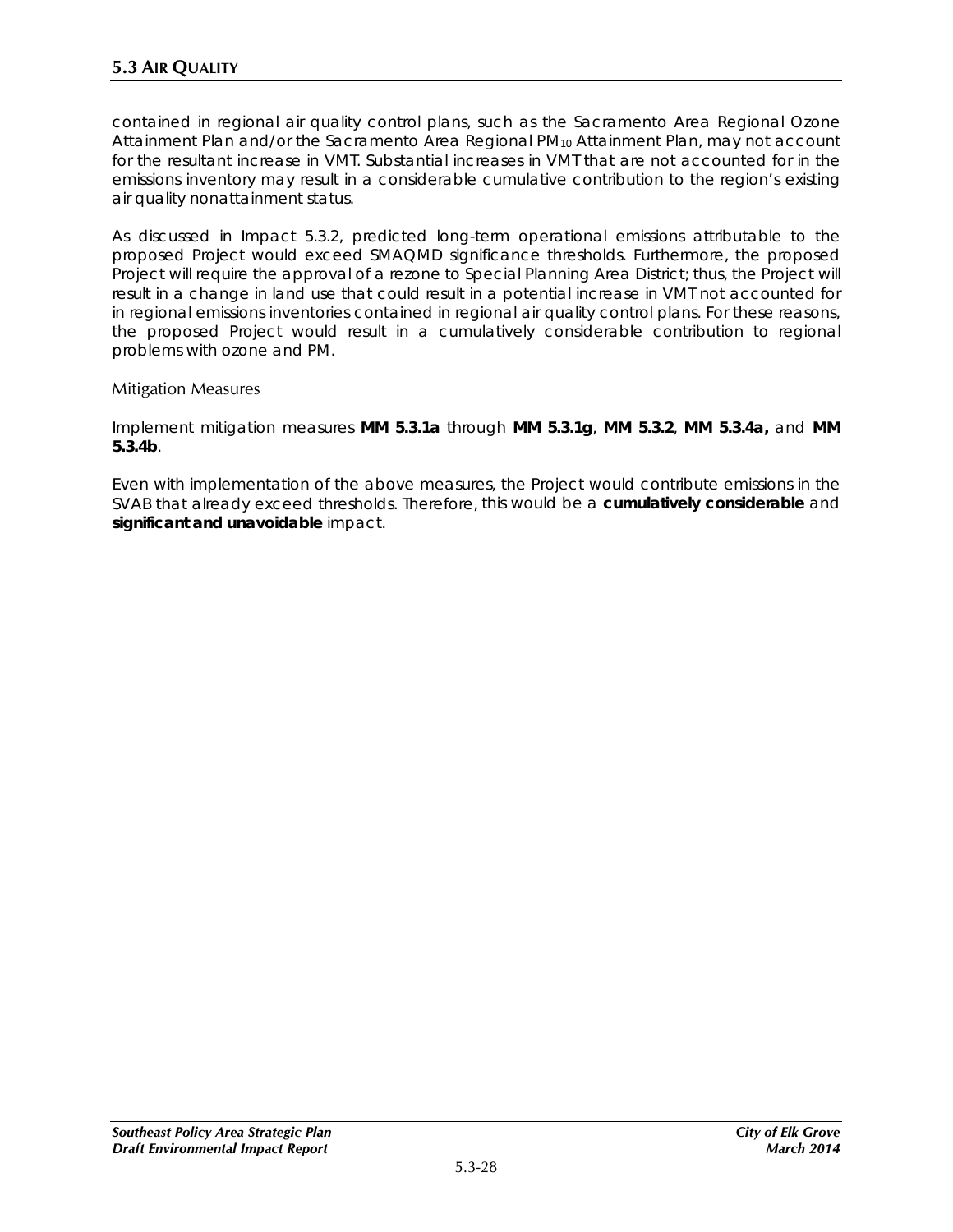#### **REFERENCES**

- Caltrans (California Department of Transportation). 2013. Caltrans Traffic and Vehicle Data Systems Unit. http://www.dot.ca.gov/hq/traffops/saferesr/trafdata/2012all/index.html.
- CAPCOA (California Air Pollution Control Officers Association). 2011. Website: *Health Effects*. http://www.capcoa.org/health-effects/
- CARB (California Air Resources Board). 1992. Aerometric Data Division. *California Surface Wind Climatology*.
- ———. 1999. *Final Staff Report: Update to the Toxic Air Contaminant List.*
- ———. 2004*. Community Health Air Pollution Information System (CHAPIS*). http://www.arb.ca.gov/gismo2/chapis\_v01\_6\_1\_04/.
- ———. 2005. *Air Quality and Land Use Handbook: A Community Health Perspective.*
- ———. 2009. *The California Almanac of Emissions and Air Quality: 2009 Edition*.
- ———. 2011. Federal Area Designation Map*.* http://www.arb.ca.gov/desig/adm /adm.htm.
- ———. 2013a. *Air Quality Data Statistics.* [http://www.arb.ca.gov/adam/index.html.](http://www.arb.ca.gov/adam/index.html)
- ———. 2013b. *Ambient Air Quality Standards*. [http://www.arb.ca.gov/research/aaqs/aaqs2.pdf.](http://www.arb.ca.gov/research/aaqs/aaqs2.pdf)
- ———. 2013c. State Area Designation Map*.* http://www.arb.ca.gov/desig/adm /adm.htm.
- City of Elk Grove. 2003. *City of Elk Grove General Plan.*
- EPA (Environmental Protection Agency). 2013. *National Air Toxics Program: Release Chemical Report*. http://iaspub.epa.gov/triexplorer/tri\_release.chemical.
- Fehr & Peers. 2014. *Draft Transportation Impact Analysis: Southeast Policy Area*.
- JPA (Capitol Southeast Connector Joint Powers Authority). 2011. *Capital Southeast Connector Revised Draft Environmental Impact Report*.
- OEHHA (Office of Environmental Health Hazard Assessment). 2003. *The Air Toxics Hot Spot Program Guidance Manual for Preparation of Health Risk Assessments.*
- SMAQMD (Sacramento Metropolitan Air Quality Management District). 2008. *Sacramento Regional 8-Hour Ozone 2011 Reasonable Further Progress Plan*.
- ———. 2010a. *Federal Ozone Planning.* http://www.airquality.org/plans/federal/ozone/index.shtml.
- ———. 2010b. *PM10 Implementation/Maintenance Plan and Re-Designation Request for Sacramento County.*
- ———. 2011. *Guide to Air Quality Assessment in Sacramento County*. http://www.airquality.org/ceqa/ceqaguideupdate.shtml.